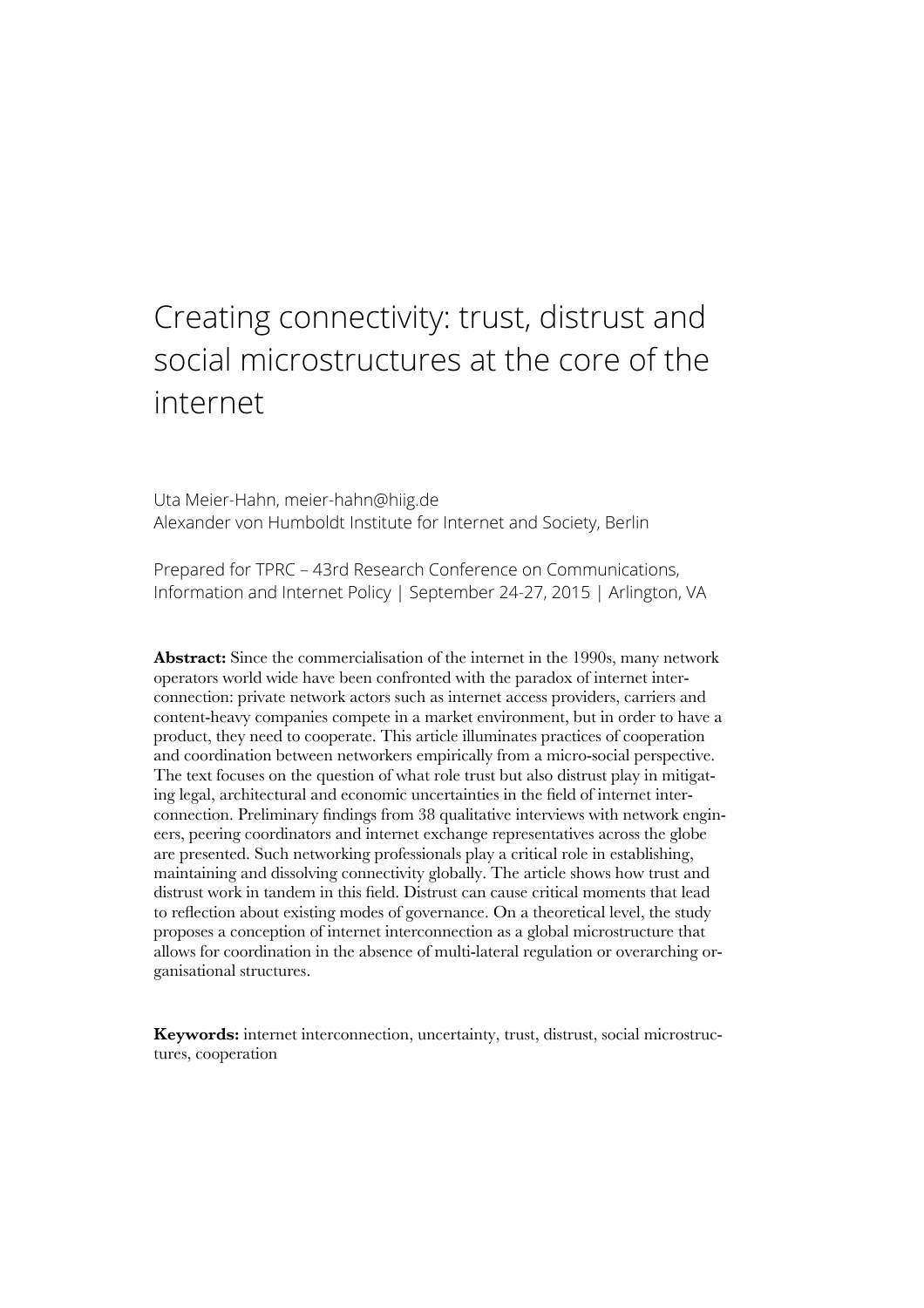## 1. Introduction

Since the commercialisation of the internet in the 1990s, many network operators world wide have been confronted with the paradox of internet interconnection: private network actors such as internet access providers, carriers and content-heavy companies compete in a market environment, but in order to have a product, they need to cooperate.

This article illuminates practices of cooperation and coordination between network engineers, peering coordinators and internet exchange representatives (subsequently called networkers) empirically from a micro-social perspective. The text focuses on the question of what role trust and distrust play in mitigating prevalent uncertainties in the field of internet interconnection.

The uncertainties in internet interconnection are manifold: In their day-to-day operations, networkers who arrange interconnection need to navigate through grey zones that are  $(1)$  legal,  $(2)$  architectural and  $(3)$  economic.  $- (1)$  From a legal perspective, internet interconnection is not regulated by multi-lateral, hierarchical rules like telephony. Formal regulation is emerging locally (e.g. in the USA, France), but it is still largely absent. (2) Architectural uncertainty primarily relates to the routing system and BGP, the border gateway protocol. The more than 50,000 autonomous systems of the internet use BGP to transmit routing information to each other. The difficulty is that BGP in its current form does not offer mechanisms to validate if the routing announcements are correct. (3) Economic uncertainties revolve around the valorisation of connectivity. Applying a market mode of economic exchange in internet interconnection is still a challenge, because the internet infrastructure does not register transactions. The internet protocol (IP) is a stateless packet-switching protocol. So unlike in telephony, mail or the interconnection of airlines, networkers have difficulty in conceptualise what exactly it is that they are exchanging, defining it as an entity and determining the qualities of this economic good (Meier-Hahn 2015).

Several disciplines have stressed positive associations with trust as a means of overcoming uncertainties. Economic sociology in particular has linked trust to cooperation (Beckert 2005; Granovetter 1985, 2001). For internet interconnection, both Sowell (Sowell 2012, 2013) and Mathew (Mathew 2014a) have framed trust among networkers as an enabling factor in internet operations. Mathew sees a combination of "interpersonal trust relationships and centralized organisations (or assurance structures)" as the "primary mechanism through which distributed governance operates" (Mathew 2014b).

Only recently has the positive concept of mis- or distrust been introduced to internet governance. Zuckerman has called this the "age of mistrust" ("Harnessing Mistrust for Civic Action," 2015). He sees mistrust as productive force in the critique of institutions. Hofmann goes even further. She warns of an "unqualified bias towards trust"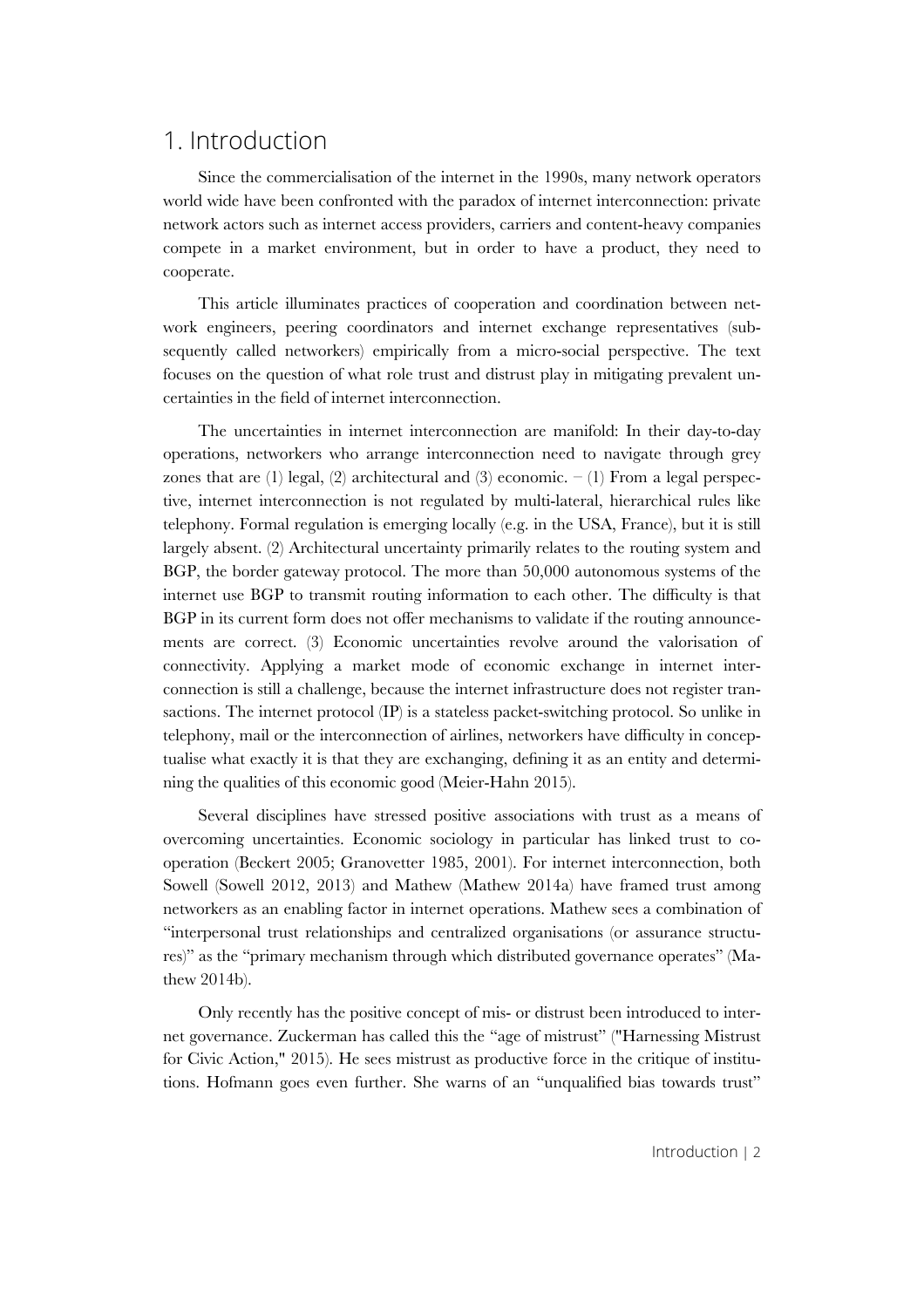and suggests that we see trust and distrust as "inseparable companions" (Hofmann 2015a) in a relationship where distrust can also unfold in productive ways.

This article follows the latter notion and conceptualises trust and distrust in tandem. It uses the two-dimensional approach towards trust proposed by Lewicki et al. (1998a) (p. [6](#page-5-0)) as a backdrop against which the preliminary empirical findings (p. [8](#page-7-0)) about trust and distrust among networkers are brought to the fore.

With regard to the question "How does trust scale?", this text offers an alternative view to Mathew's reasoning. It explores the idea that internet interconnection entails a "global microstructure" (Cetina & Bruegger, 2002), which does not necessitate a backing by complex organisations (p. [28\)](#page-27-0).

# <span id="page-2-0"></span>2. Dimensioning the field: How many networkers are we talking about?

When trying to assess the role of trust, distrust and how they are maintained, the potential number of people who are involved in internet interconnection becomes a relevant factor. According to Sowell, networkers have vaguely estimated "that there are between 1,000 to 1,500 people that 'keep the internet running'" (2012, p.22). I suggest a different approach for estimating how many networkers engage in internet interconnection globally. The underlying assumption is that networkers have different dispositions to interact with fellow interconnection professionals. These dispositions not only derive from personal attributes, cultural heritage or from business strategy; they are framed by a network's situatedness in the internet topology. Depending on the number and kind of linkages a network has with other networks, the potential need for and inclination to coordinate with other networkers varies.

With regard to the kind of linkages, networks such as internet service providers, internet access networks, content networks or hybrid networks roughly can be divided in four groups: 1. single-homed networks; 2. multi-homed networks; 3. networks connected to one internet exchange or co-location centre; 4. networks connected to multiple internet exchanges or co-location centres. The latter two groups comprise of the "active BGP speakers", i.e. networks which manage their connectivity independently.

In the following I briefly describe the groups in order to introduce some relevant terminology for the next section and in order to understand how the interconnection profile of a network frames the disposition for relationship-building.

#### 2.1 Single-homed networks: fully dependent

*Single-homed networks* connect to just one internet service provider. That provider takes care of all connections to the internet for the network. The single-homed network

Dimensioning the field: How many networkers are we talking about? | 3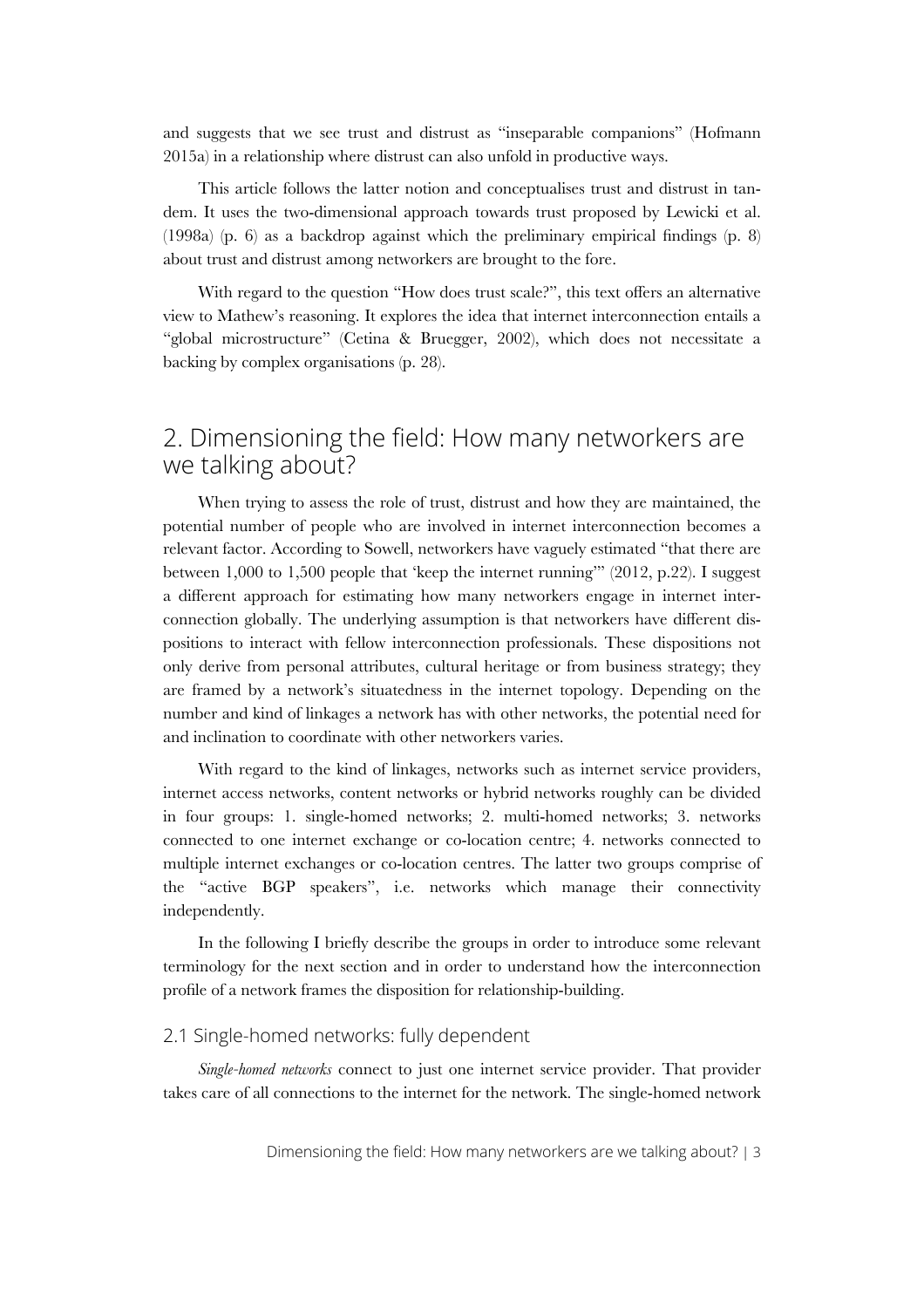makes itself fully dependent on its one internet service provider. It pays its provider a so-called transit fee for connectivity with all internet destinations. Single-homed networks are informally referred to as "leaf ASes" because they hang like a leaf at the branch of a tree accessible only through the transit provider who exclusively serves them with data.

#### 2.2 Multi-homed networks: partially dependent

*Multi-homed networks* connect to the global internet via several internet service providers. Networkers may choose a multi-homed architecture to increase resilience or to reduce their dependency from one transit provider. A network architecture of this kind may also result from historic circumstances such as a merger between two singlehomed networks. Network engineers at multi-homed networks need to make interconnection arrangements with more than one transit provider. Thus, they are at the next level of interaction and relationship-building. However, at a multi-homed network, it is still the transit internet service providers who arrange internet connectivity. Multi-homed networks do not pursue an independent approach to internet interconnection.

#### 2.3 Networks at one exchange facility: independent approach to interconnection

The third group comprises of networks that connect to *one internet exchange or a co-location facility* and from there interconnect with numerous networks. Internet exchanges typically offer (at least) two modes of interconnection, which demand different amounts of coordination from the networkers. The first mode is referred to as *multi-lateral peering agreements (MLPA)* with a so-called route server. The second mode of interconnection as a *direct, bilateral session* between two networks, which can be completed at internet exchanges or co-location facilities.

#### 2.3.1 MLPA route server peerings: quick and impersonal

<span id="page-3-0"></span>In the most simple MLPA arrangement, all networks that connect to a route server openly peer with each other. Every network announces to the route server the routes for which it is willing to receive and deliver IP packets from all other networks. More advanced setups may allow the participating networks to control their outgoing routing announcements in detail so that the connected networks receive tailored routing information. (A network that sells transit to other networks may want to prevent its customer network from receiving free peering at the route server. Thus, it may announce its routes to all but the customer's network.)

Through a route server, networks can get many peering connections at once quickly and thus easily achieve cost savings. The network engineers of the participating networks at the route server do not need to know each other in person, and they do not need to coordinate. Thus, route servers enable a very impersonal and transactional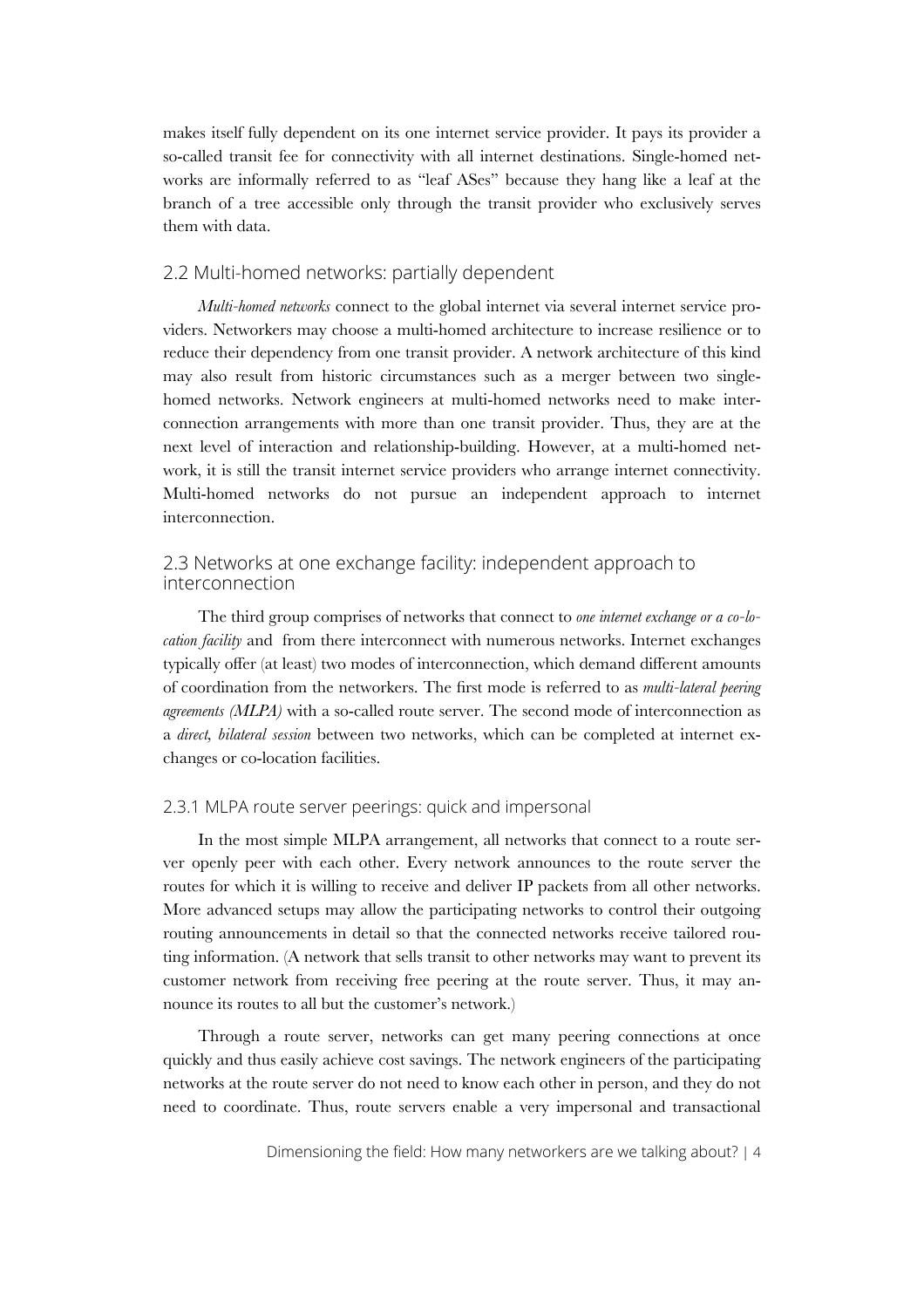kind of internet interconnection arrangements. Despite the simple setup and the economic promise, the use of route servers is all but homogenous, as a recent quantitative analysis by Richter et al. (2014) shows. My interviews affirm that some networkers deliberately do *not* peer at route servers because they distrust the mechanism whereby the internet exchange operates the route server as a third party between the peers [\(for](#page-20-0) de[tails see 'Calculus-based distrust: "You should be defensive"', p. 21\)](#page-20-0).

#### <span id="page-4-0"></span>2.3.2 Bilateral interconnection sessions demand interpersonal coordination

Bilateral interconnection sessions can take two basic forms: "direct peering" and "private network interconnects" (PNI). Direct peerings are 1:1-connections established at the internet exchange. Internet exchanges often disapprove of or even prohibit transit or paid peering arrangements in such interconnections. Co-location facilities typically do not have guidelines about the commercial arrangements between the networks that interconnect at their facilities. At co-location centres, direct interconnection sessions take the form of dedicated point-to-point private links, which are commonly referred to as "private network interconnects" (PNI). PNIs use private fibre ("crossconnect" or "x-connect") between the two cages, in which the interconnecting parties, who are tenants at the co-location facility, store their own equipment. Networks are free to negotiate any kind of commercial interconnection agreement. Lengthy bilateral negotiations may precede direct interconnection sessions, both about the commercial conditions and about the operational arrangement of the prospective relationship. What traffic levels do the interconnecting parties expect to exchange? How many prefixes? If they peer at an exchange: what port size do they need? Who bears the costs for the cross-connect at a co-location centre? Will there be a trial period? How quickly will the networks respond when problems occur? Once an agreement is reached, networkers on both sides need to configure the interconnection session.

#### 2.4 Networks at several exchange facilities: routine "BGP speakers"

The fourth group of networks is similar to the third group, except for the fact that networks in this group have a larger geographical footprint and typically carry higher volumes of traffic. Such networks interconnect at *numerous internet exchanges and/or co-location centres*, which are referred to as "points of presence" (POPs). Their interconnection portfolios are typically more complex, both because of the size and sometimes also because of the interconnection structure a network has developed over time. According to the interviewees, so-called de-peering happens less often than the public discourse might indicate. The networkers who are responsible for interconnection at networks in this group have the highest disposition to collaborate with other networkers in person.

Out of the more than 50,000 autonomous systems connected to the internet today, only an estimated maximum of 10,000 autonomous systems belong to groups 3 or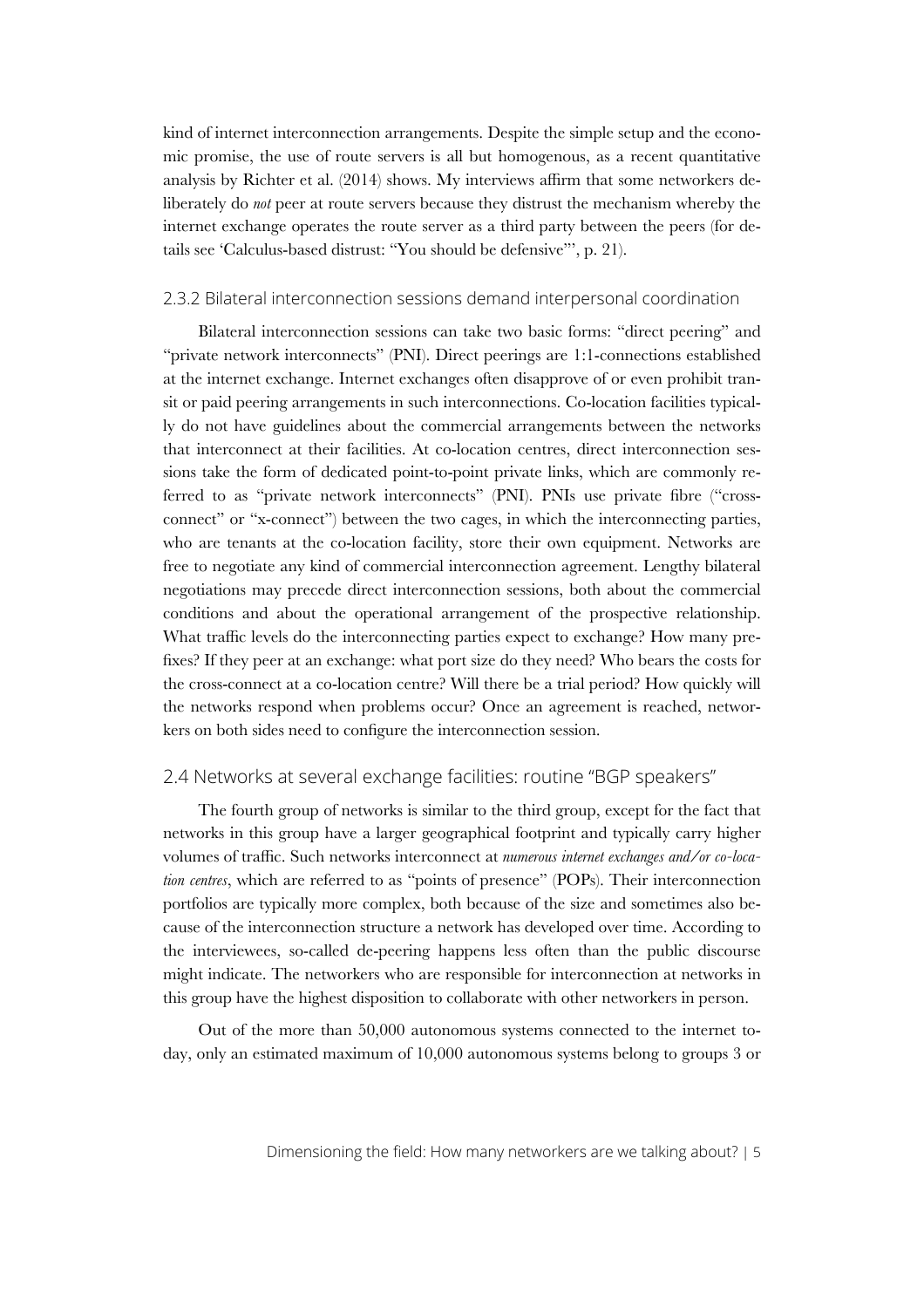41 . It is these networks, which connect to one or more internet exchanges or co-locations, that are likely to actively manage their network's connectivity. These are the active "BGP speakers" of the internet. This reduces the over all maximum number of network engineers who coordinate with their interconnection counterparts in person significantly.

When reasoning about interpersonal trust and distrust among internet networkers, it might help to picture this professional group as a small town. The analogy obviously has its limits because networkers are spread all over the globe. But there are several mechanisms in place which allow for direct interpersonal and group interaction between these networkers as we will see in the following sections.

# <span id="page-5-0"></span>3. The two-dimensional approach towards trust

The two-dimensional approach to trust development by Lewicki et al. (1998a) serves as a backdrop against which the state and development of trust and distrust between internet networkers will be illuminated. This article assumes the following definition of interpersonal trust. Trust is understood as "confident positive expectations regarding another's conduct", while distrust is understood as "confident negative expectations regarding another's conduct" (Lewicki, McAllister, & Bies, 1998b).

The two-dimensional approach to trust views trust and distrust as independent dimensions. Conceptualised independently trust and distrust can co-occur. Low trust does not necessarily equal high distrust; high trust does not necessarily equal low distrust. Underlying this is the assumption that relationships may develop to have different degrees of complexity and social bandwidth. The same relationship can give rise to both trust and distrust. For instance, we might trust someone within a limited area of interaction (we trust the postman to deliver the mail) whereas we might not trust or even distrust the same person in other contexts (we might not trust the postman to separate his trash for the good of the environment). Acknowledging that trust and distrust can co-occur also enables us to capture how trust and distrust evolve, grow and decline. Thus it differs from often static, snapshot conceptions of trust.

The two-dimensional approach detaches the definitions of trust and distrust from the explicit risk of exploitation. The assumption that trust can only be meaningfully discussed if there is a risk of exploitation characterises rational-choice approaches in the behavioural research tradition. The behavioural approach brought forward i.e. by Williamson (1993) implies an either-or, binary understanding of trust and distrust as two poles of the same dimension. In this, trust is linked directly to cooperation. Distrust

<sup>1.</sup> For detailed BGP Statistics see http://bgp.potaroo.net/as6447/. This estimation roughly compares to 7839 entries in PeeringDB, a wiki-like database of networks that state to be interested in peering. (Accessed on August 27, 2015 - https://www.peeringdb.com)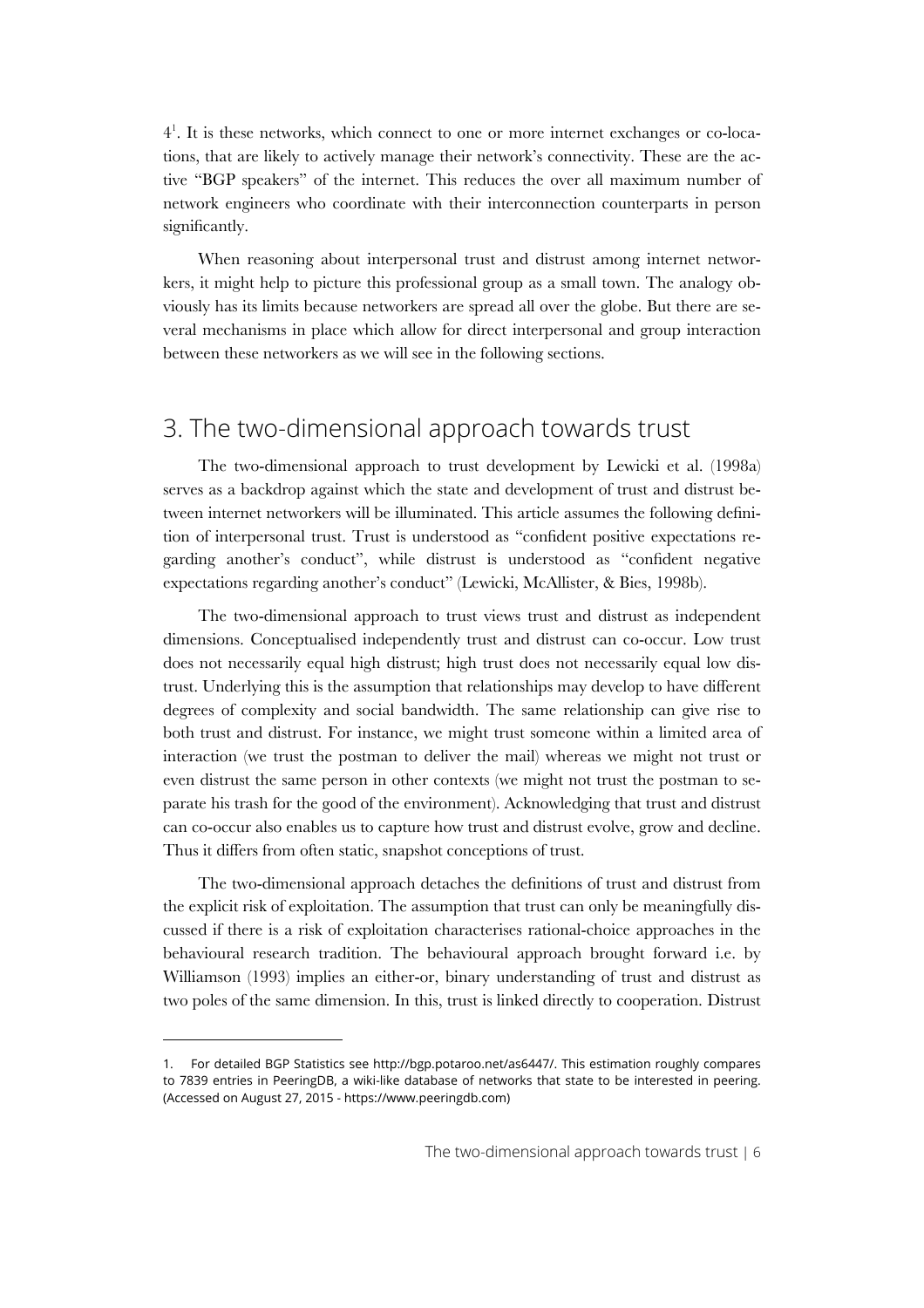is linked to non-cooperative behaviour, i.e. exploitation. For a review of the different research traditions see Lewicki et al. (2006a).

Both trust and distrust are further divided in two types: calculus-based and identification-based trust and distrust. *Calculus-based trust (CBT)* "is grounded in impersonal transactions" (Lewicki & Tomlinson, 2014). It follows from a positive calculation of "the outcomes resulting from creating and sustaining a relationship relative to the costs of maintaining or severing it" (Lewicki & Bunker as cited in Lewicki, Tomlinson, & Gillespie, 2006b). Both rewards for compliance and threats in cases of infringement ensure calculus-based trust. *Calculus-based distrust (CBD)* is also grounded in impersonal transactions. But "the overall anticipated costs to be derived from the relationship are assumed to outweigh the anticipated benefits" (Lewicki & Tomlinson, 2014).

*Identification-based trust (IBT)* on the other hand "is grounded in perceived compatibility of values, common goals, and positive emotional attachment to the other" (2014). The parties perceive each other as having common interests and they assume that their interests "will be protected or advocated by the other" (Lewicki, Tomlinson, & Gillespie, 2006c). They internalise each other's preferences to a certain degree. "IBT develops as the parties create joint products and goals, take on a common name, are colocated in close proximity, share common values, and can be further strengthened as these activities increase in frequency and intensity" (2006c). The level of trust increases over the course of repeated interactions that last in the long-term. The parties believe their counterparts to have good intentions. In contrast, *identification-based distrust (IBD)* is "grounded in perceived incompatibility of values, dissimilar goals, and negative emotional attachment to the other." (Lewicki & Tomlinson, 2014)

# 4. Preliminary findings

#### 4.1 Methodology

I conducted 50 expert interviews between August 2014 and February 2015 in person at industry conferences as well as by phone or video call. A semi-structured questionnaire was used. Methodologically, this qualitative study relies on an interpretive research design (Schwartz-Shea & Yanow, 2012). Accordingly, the field of network actors was mapped in order to reveal the variety of perspectives and produce a rich understanding of internet interconnection practices, which tend to be hidden in computer science approaches. Interconnection experts from all five continents participated in this study, however, there was an emphasis on Europe and the USA. The participants represented so-called Tier 1s, carriers, transit providers, content-heavy networks, content distribution networks, local access providers and internet exchanges. Their professional experience in the field ranged from three to 25 years. A first set of 38 out of the 50 was used to analyse views about the role of trust in internet interconnection. Out of these, only two participants explicitly denied that trust played a role in internet inter-

Preliminary findings | 7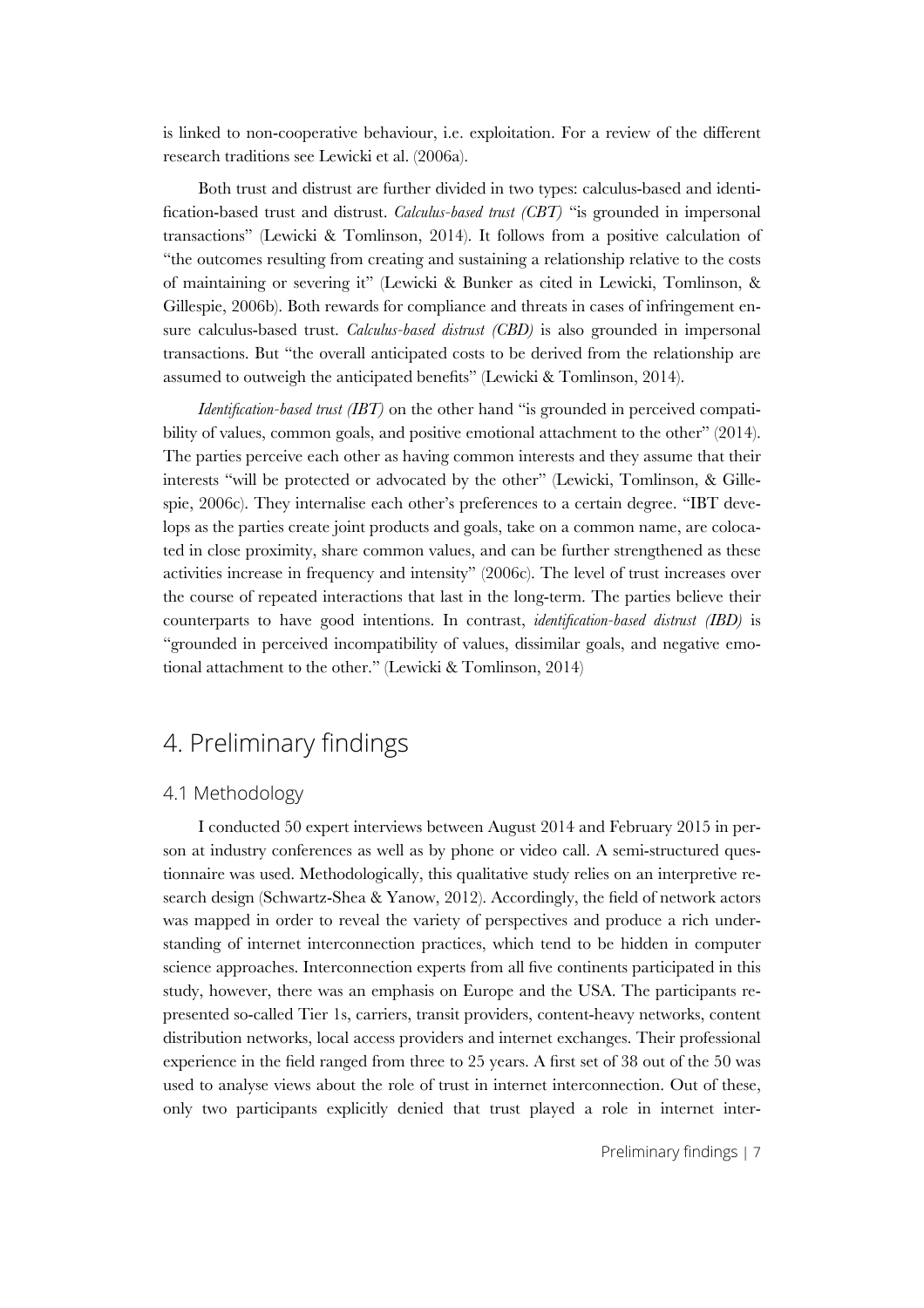connection at all. 36 people affirmed that they see trust at work in internet interconnection, and they elaborated on situations and experiences that involved distrust as well.

Throughout the analysis, evidence emerged suggesting that both trust and distrust are important concepts for explaining coordination, cooperation and collaboration among networkers. The wide array of answers leads me to draw an extra analytical framework, which specifically addresses the development of trust and distrust: the twodimensional modelling of trust by Lewicki, McAllister & Bies (1998a). In this approach, trust and distrust are regarded not as poles of the same dimensions but as independent dimensions. Thus, trust and distrust can occur at the same time.

#### <span id="page-7-0"></span>4.2 Cooperation and trust among internet networkers

Contrary to behavioural, rational choice reasoning about trust, in internet interconnection, trust is much more relationship based than transaction based. By creating interconnections, networkers create an ongoing interdependence. Peering relationships in particular usually have no termination date, which makes them differ from other kinds of market transactions. Internet interconnection relationships are made to last.

This section describes trust and distrust between networkers in a style leaning towards a "thick description" (Geertz 1973). It gives insight into the diversity of networker's rationales about trust and distrust and provides a context for understanding both cooperation and conflicts in the field of internet interconnection from a micro-social perspective.

#### <span id="page-7-1"></span>4.2.1 Identification-based trust: "Agreements are made between people, not between companies"

Recalling the definition of identification-based trust as "a confident positive expectation regarding another's conduct" which is "grounded in perceived compatibility of values, common goals, and positive emotional attachment to the other" (Lewicki & Tomlinson, 2014) this section sets out to identify the interpretive frame in which networkers make identity-oriented trust assessments about each other. Strong reports of or agreement with such characteristics equates to a high level of identification-based trust, while a low occurrence equates to a low level of trust. Explicit rejection is filed under the category of identification-based *distrust*.

First, this section will identify the values that serve as cornerstones of what many perceive as a networker community. Then, I will present the modes of evaluation that networkers employ to make their trust assessments. A description of what the identification-based trust relationships at the core of the internet look like will follow and will offer a look into professional practices and cooperation. To conclude, I will discuss the ordering dynamic that identity-based trust entails in this realm.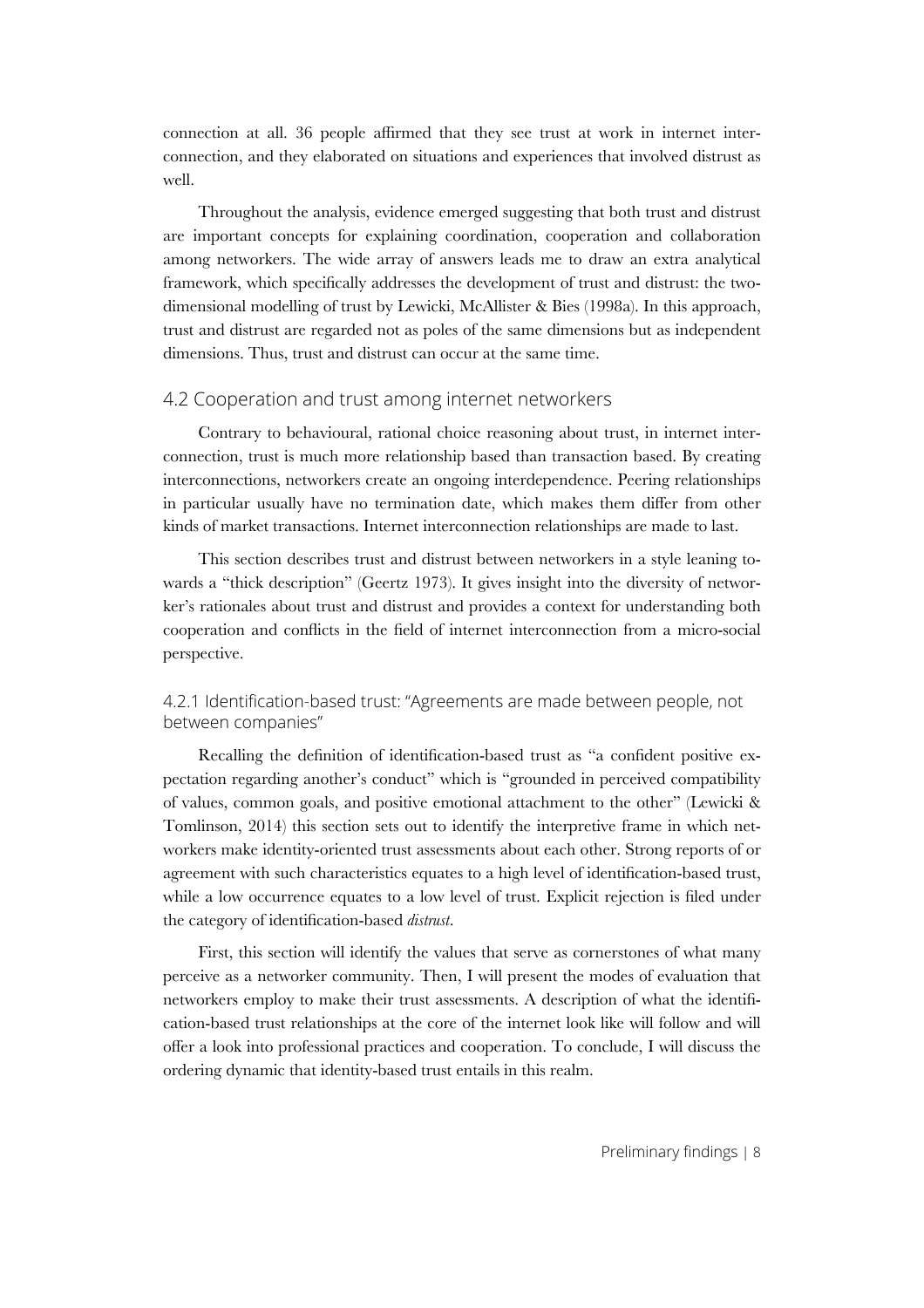*Values.* Identity-based trust among internet engineers is based on a common perception of the internet as "a people thing" (I-38). The internet is regarded as both an interpersonal network and a technical infrastructure. Statements like the following indicate this:

"Contrary to popular belief **the internet is a bunch of people** who all trust each other. There are not a lot of systems in place to ensure that you do not do something wrong against me other than community backlash." (IX-78, emphasis added)

Some networkers further strongly hold on to the concept of a "technical legacy" (I-05). This refers to the origins of internet networking before commercialisation started in the 1990s, when getting networks interconnected and cooperating meant a proof of concept. Cooperation among internet engineers was mandatory to create the early internet. The technical legacy also implies an engineering ideal about the internet as a network of networks that gets more robust and better the more tightly it is meshed. Networkers who share a professional self-conception as care-takers of the internet continue to strive for this ideal: "We're making the internet work!" (I-38). European and US interviewees frequently referred to networkers as "we", albeit without delineating the border of this plurality. This points to two aspects of identity-based trust among networkers: 1) the idea that a community exists and 2) the slightly western-centric idea that this community of values is of global character, paralleling the internet infrastructure.<sup>2</sup>

Networkers gave examples of how they fall back on three modes of evaluation to assess trust towards fellow networkers: expertise, reputation and cultural codes.

*Expertise* among networkers is not assessed via traditional seals of quality such as university degrees. Where interviewees have university degrees they often only loosely relate to internet networking, if at all. Several dropped out of education in order to start working in the industry, while some changed career or entered their profession on a learning-by-doing basis. This comes as no surprise as in the early days, computer networking hardly existed in university's curricula, and even up till today, there is a lot of tacit knowledge that has not made its way into courses at all. So how do networkers demonstrate their expertise to each other? One possibility is to use remote forms such as email lists like the ones maintained by network operator groups, the Internet Engineering Task Force (IETF) or internet exchanges. These lists serve as platforms where networkers show off their technical skills and make themselves known by contributing to problem solving or the development of future internet technology. For ad-hoc co-

<sup>2.</sup> A deeper analysis of the perceived community/ies including the characteristics and mechanisms for inclusion and exclusion would go beyond the scope of this article. What should be noted, though, is that interviewees from outside of Europe or the US, e.g. Russia, African and Latin American countries observe European and US community activities, but they relate to them as outsiders. This indicates that the idea of a global *community* is somewhat idealised. It does not negate global coordination, though.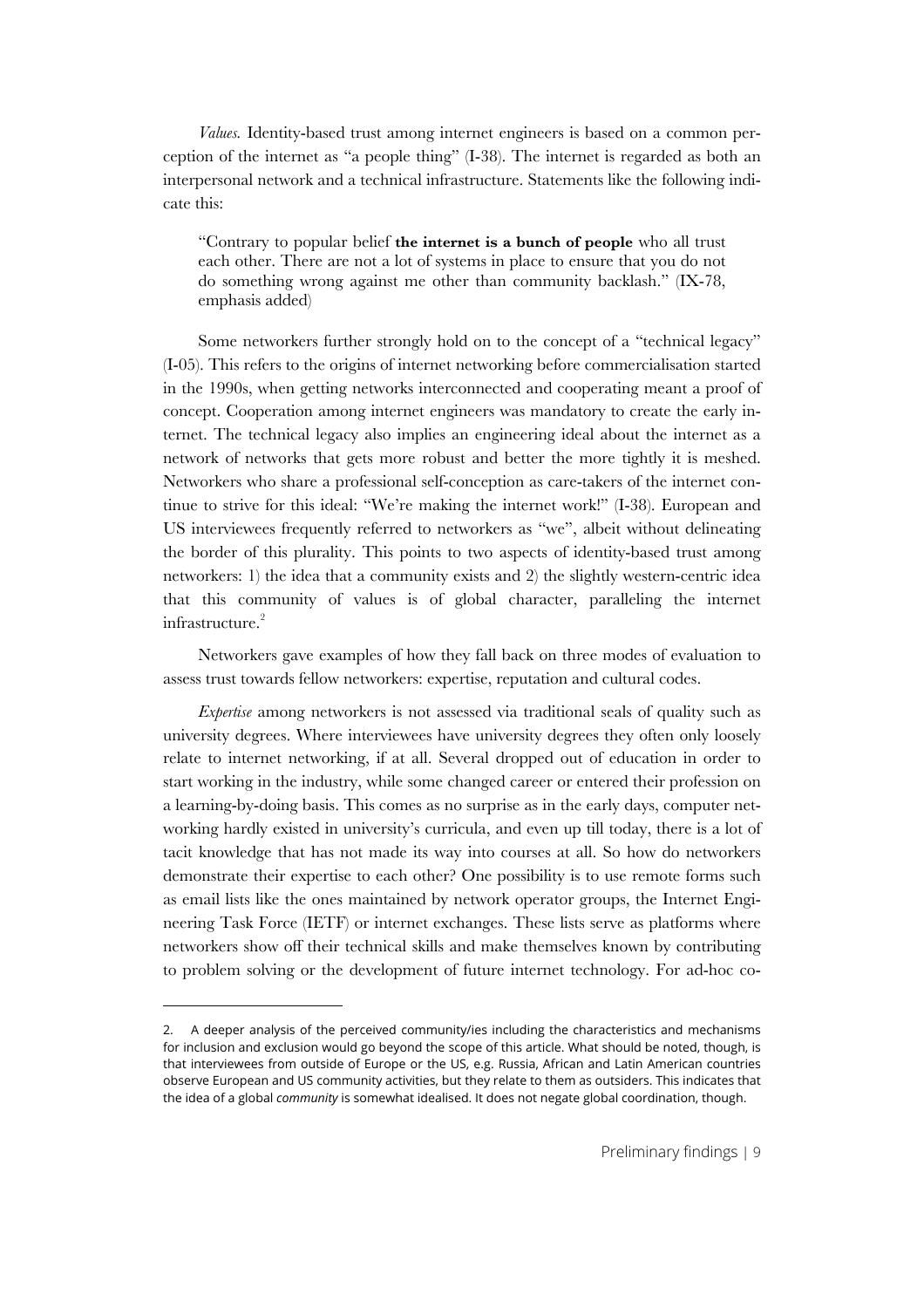ordination, networkers use instant messaging technology. In a spot check, more than 400 networkers were present in each of the relevant channels, which signals a high responsiveness.3 There are also in-person meetings: Networkers meet at events such as the Regional Internet Registry's meetings, the IETF meeting but also at so-called peering fora or at gatherings organised by internet exchanges. Networkers use such meetings to arrange interconnection, give technical presentations but also share problems and brainstorm to find solutions. There are regional differences, though. Examining these differences exhaustively would go beyond of the scope of this article, so I shall use just two examples to highlight this point: A Russian interviewee bemoaned how the term "community" historically has a negative connotation in Russia making it difficult for networkers to unite under that umbrella term in self-organisation. People would interpret everything with the tag "community" to be somehow state-driven, no matter how much neutrality is advertised. A Brazilian interviewee who had attended a North American Network Operator Group's (NANOG) meeting was amazed by how much the professional focus seemed to break down the competitive angle there:

"Many participants in the event ... they do questions and they interact. And also, the presenters, they normally are not afraid to present about problems and to put their face to the others." (IX-99)

Active contributors who convince others of their technical insight and share their know-how on remote channels of communication or at the events are valued for high professional expertise.

The same channels of communication that allow for demonstrations of expertise also serve to build and share reputation. Reputation is an especially important factor of identity-based trust in internet interconnection. Because reputation allows for economic evaluation in market environments where the quality of the product is difficult to measure  $-$  as it is in internet interconnection  $-$  where pricing tends to be similar and where no previous interaction has taken place. This is typically the case when a network operator decides to move into a new region or market.

Cultural codes. The networker's world is full of symbolism and humour<sup>4</sup>, which often is designed to be understood by other interconnection practitioners only. Such cultural codes delineate boundary zones of the community. Being acquainted with the codes helps build trust as well and may prompt people to cooperate as this vivid recollection by an internet exchange employee depicts:

<sup>3.</sup> This compares to roughly 4 percent of all the networks which are likely to manage their connectivity actively as described on pp. [3-6.](#page-2-0)

<sup>4.</sup> For a taste of networker's humour, listen to these songs which were performed at RIPE Meetings: "The day the routers died ..." (2007) - https://www.youtube.com/watch?v=\_y36fG2Oba0 and "Imagine there's no transit" (2014) - https://vimeo.com/89387000.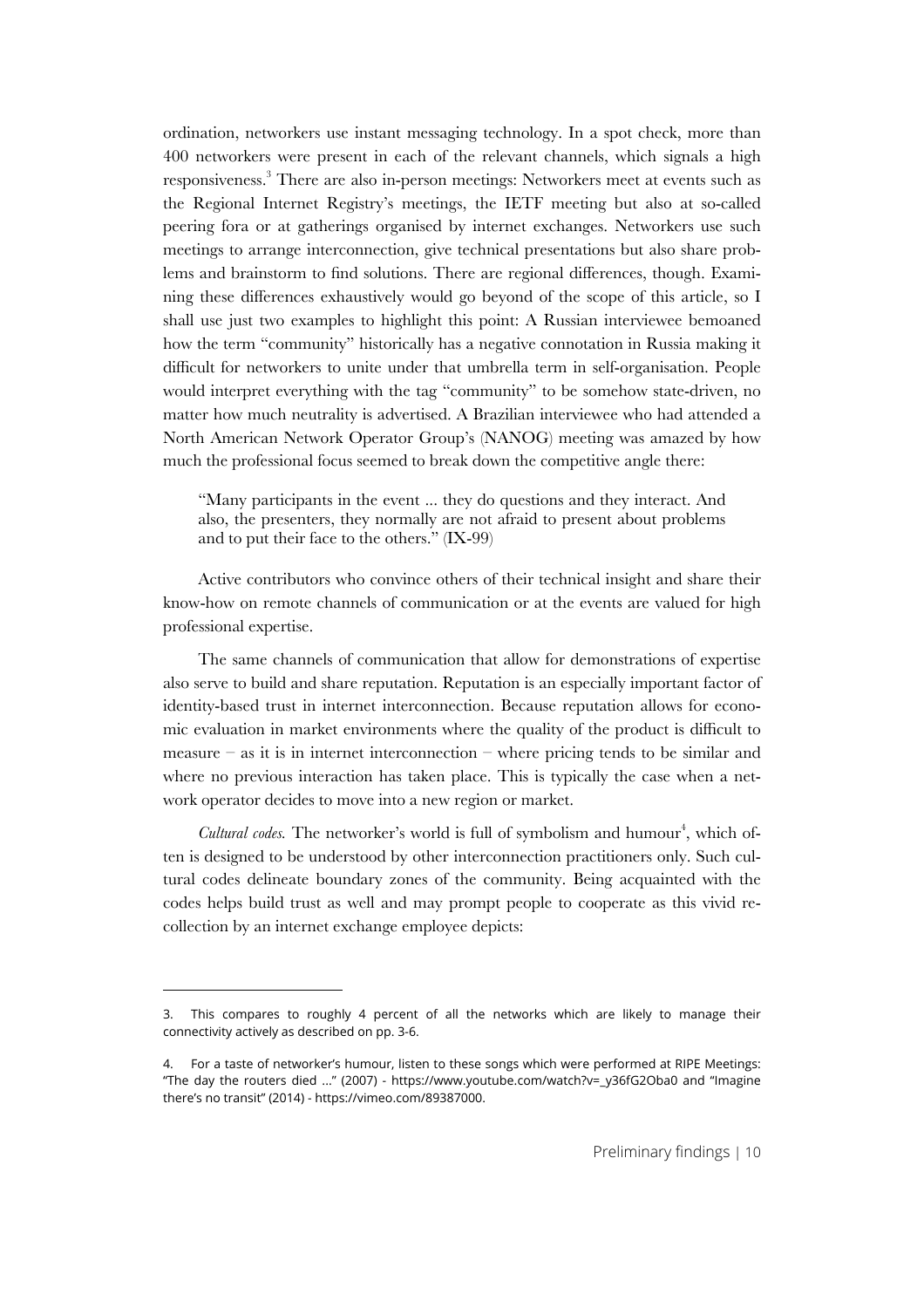"I used to sell to enterprises. I dressed up looking a bit like a banker [laughs]. So I'd wear the pinstripe suit and I said: 'This is easy. It is a free product.' And I was in [employer's name, ed.] for about four months and I am thinking: 'No one is signing up for me. It's a free product. No one is connecting. I mean, how bad can I be? It's free! Why is nobody doing this?' And the smallest thing is: I changed my outfits to jeans and a casual top and yes, a smart jacket. **But just by changing interestingly enough to a pair of jeans, suddenly I started to see more people wanting to engage with me, talk to me.** Because now they felt that it's not something, that I meant to sell them something. Let's have a conversation around your strategy and network. Very, very small thing. But to this day, it still blows my mind. And ever since I did that, then I realised: 'Okay, there is a little bit more to it than just connect and get free capacity basically, or free peering.'" (IX-45, emphasis added)

This clothing example points to another commonly held opinion among network engineers: a negative attitude towards sales people. Asked whom they would not like to see in their community, the large majority of all interviewees answered "sales" or "commercial people". Upon request, interviewees specified what they mean by commercial: hardware vendors but also peering managers who seek paid instead of free peering relationships. This is interesting in itself. The fact that they declare others as commercial points to their self-perception as non-commercial. So, such interviewees see their own interconnection relationships and especially peering not directly as a commercial activity – which is slightly contradictory if both sides save money.

*In practice*. High levels of identification-based trust among networkers strengthen a social order that is characterised by an ability to break down the competitive angle in favour of being part of a support structure. Such networkers perceive of their interconnection counterparts as partners, which already indicates a mutual commitment. Before an interconnection relationship begins, they want to become acquainted with the person on the other side and get to know each other:

"You need to be able to trust someone to peer with them. That's why we say we need to meet with someone, we need to talk to them, we certainly prefer meeting someone in person before we actually go and set up peering, right? (...) **I have flown to Australia just to meet a few people to set up peering because you need to be able to know them**, talk to them on the phone, you know. And when something breaks, talk to them directly to be able to fix it. So that is where the trust factor comes in." (I-92, emphasis added)

An around-the-clock personal availability to react when something breaks is a common expectation among trusted interconnection partners. The internet is live, it is always on and they feel responsible. It may not be visible to ordinary internet users, but the internet breaks all the time – networkers misconfigure protocols, routers stop working, construction works cut fibre cables, natural disasters affect networking infrastruc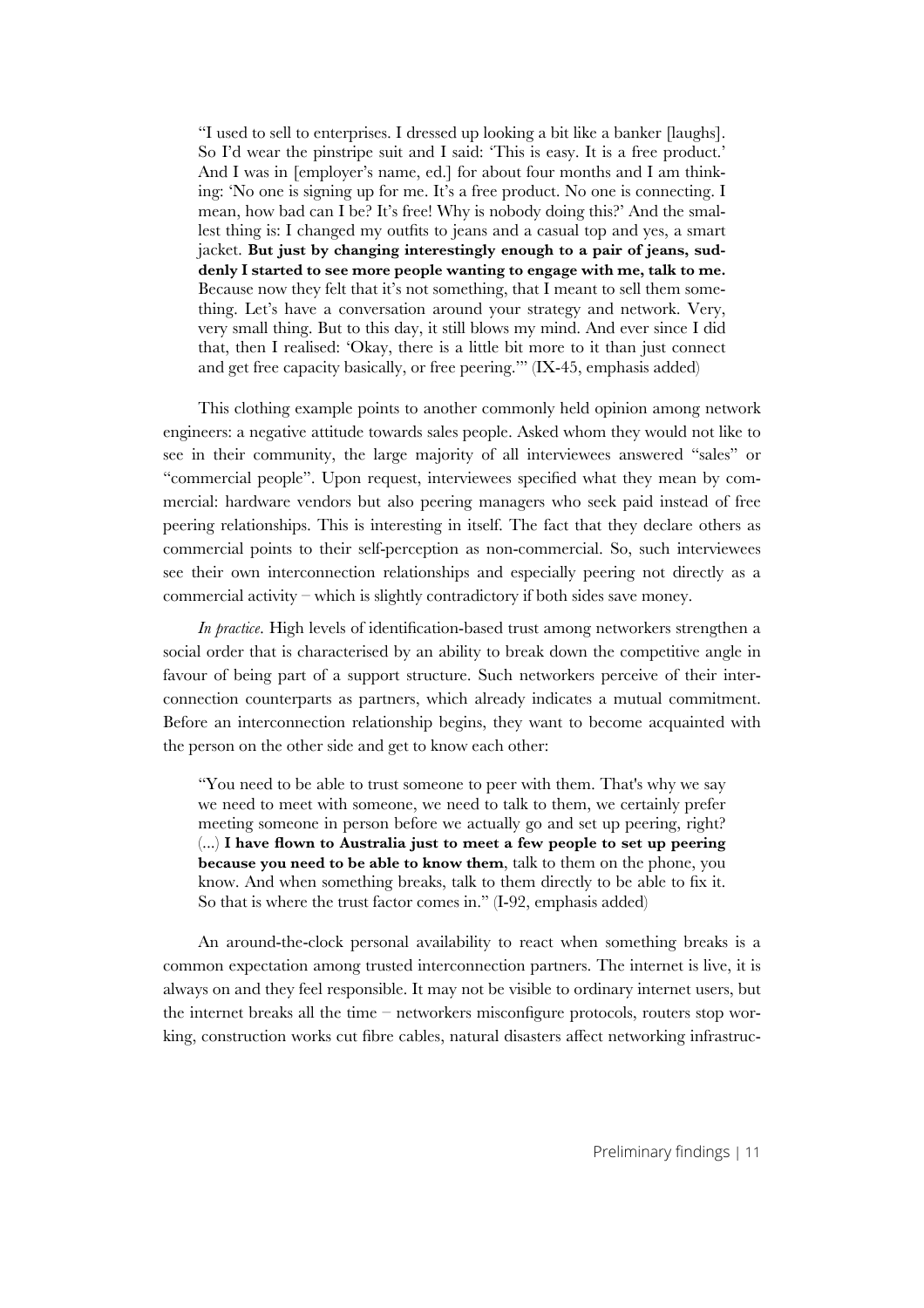ture.<sup>5</sup> According to the principal engineer of a large content delivery network, he becomes involved in trouble shooting personally about every three weeks. In such situations, interpersonal relationships can let networkers cut the red tape and ignore standard procedures in favour of fast-track issue resolution, e.g. by overhauling equipment at a co-location to bring a competitor's circuit back up. Analogies used to describe trouble-shooting situations included "firefighter" (O-24) and "team sport" (I-38), which underline ad-hoc, issue-based, responsive collaboration towards a shared goal as well as knowledge of common rules.

"Trusting the routing guys on the other side and them having an idea that you know what you're doing as well. Because there is nothing quite like interconnecting where there is perhaps technical mismatch (...) because **when troubles occur**, and they always do, **you will want both sides to be able to not waste time and firefight the bug** - whatever the problem happens to be." (O-24, emphasis added)

Where one networker has caused others trouble, e.g. by misconfiguring a protocol, fellow networkers expect the wrong-doer to "explain" and "apologise" (N-73). This can be seen as a demand for the counterpart to clarify his/her intentions, an important element of identification-based trust. The networker needs to convince the others "that he does not play fast and loose with [the] data, that the data is not manipulated or being abused" (I-52), that he/she "plays fairly" (I-13) so that both networks can still "work in good faith of each other" (I-61) and get rid of network abuse without degrading the quality of their competitor's internet access service.

*Development.* Identification-based trust does not come over night. It requires time to form – both in depth and social bandwidth. Networkers persistently present themselves to the community. As a less experienced networker sighed: "You've got to be in it for the long haul." (C-08) Social bandwidth refers to interaction in other contexts than just technical discussions. This is where the so-called socials and "beerings" or "Beer, Gear & Peer"6 meetings come in. They broaden the range of experiences and topics networkers share with each other.

"I've known [Networker X] for many years. **We were together at the beach in 2009.** Throughout the years, **we met over and over again** and talked. **So I just write an email: 'We need this** [enhancement] from you.' And [Networker X] goes: **'Sure!' Does not need to do much evaluation**." (I-60)

<sup>5.</sup> For a real-time view on detected BGP irregularities see https://bgpstream.com

<sup>6.</sup> Beering is a combination of "beer" and "peer". Beer, Gear & Peer alludes to BGP, the Border Gateway Protocol that is used to communicate between networks. Both refer to relaxed social gatherings outside of the regular programmes at NOG meetings or internet exchange meetings, often involving alcohol.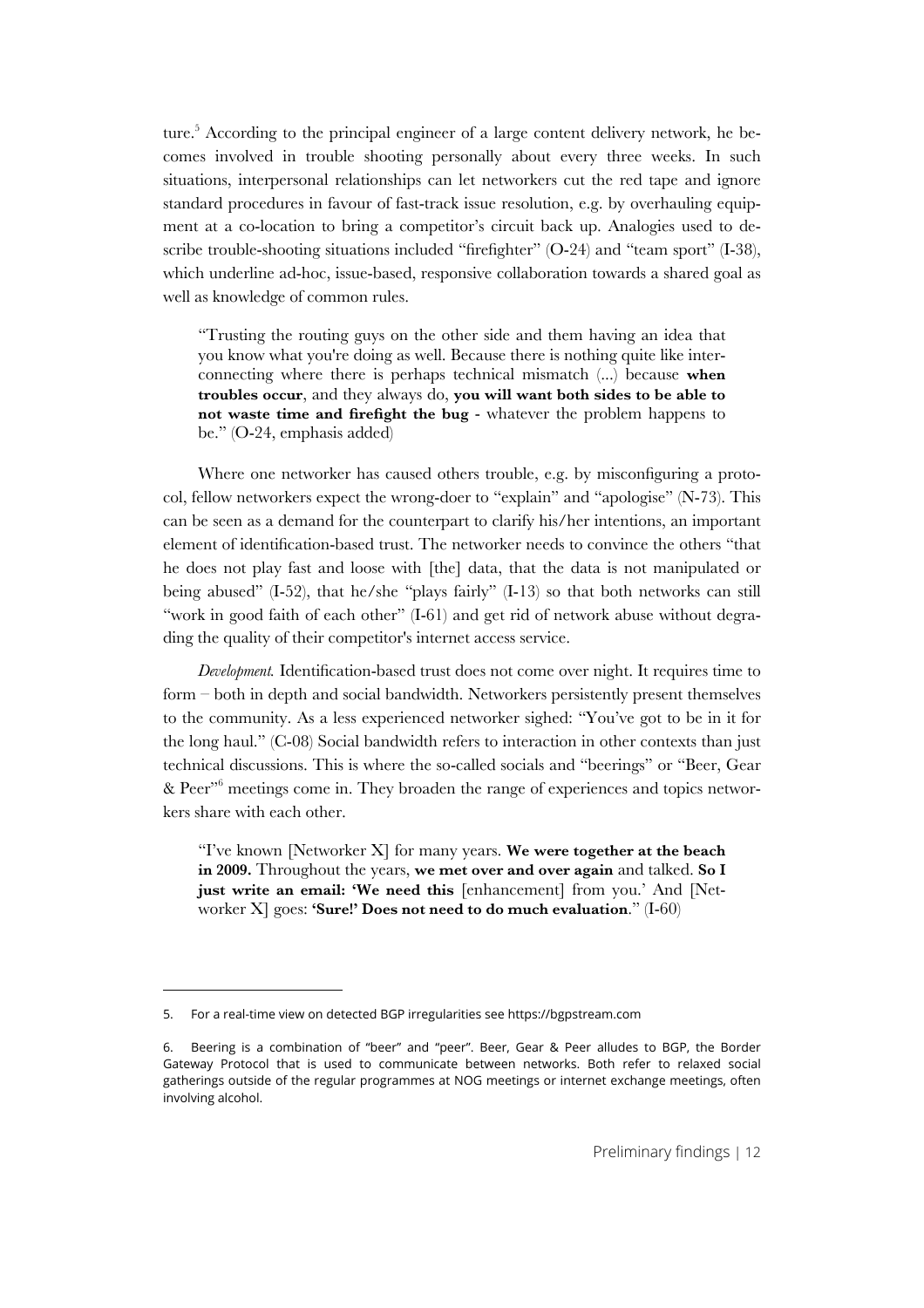It is important to note that networkers are often highly specialised professionals within their companies. In small and even medium size ISPs there may be just one networker responsible for all internet interconnection and peering issues. Within the limits of their companies, these networkers have a lot of autonomy in decision-making processes.

"Every networker or architect adds his personal touch to his network. He has to stay within certain borders. But **within the network, he is like ... the god**." (I-54, emphasis added)

The flip-side of this autonomy is that networkers often lack internal sparring partners. So they need to reach out to other professionals in order to discuss work-related issues and developments. Coming from such a position, networkers very much welcome the quality discussions they can have in this community of practice (Wenger 1998). It contributes to identity-based trust when people are in the same line of business. For networkers this means that they can talk about common issues, admit problems, share their "deep dark secrets" (N-98), experiences and ideas with colleagues rather than with customers (or members for IXPs). Sometimes these relationships serve as personal trust-shields both vis à vis other networkers in the industry and vis à vis the networker's own companies and their agendas. Identification-based trust can allow networkers collaborate in the face of competitive pressures and it can cross-cut company strategies:

"It's very helpful to be able to have a conversation and say: 'Hey, **I have a problem** in this part of the world and it's affecting my performance where, **if that gets out to the press, that makes my company look really bad and it doesn't help me to solve the problem**.' Whereas if I trust another network engineer I can tell him exactly what's wrong and how it's impacting me and get him to help me to fix it. [...] **Trust is important so that we don't have to run around executing non-disclosure agreements constantly.**" (C-15, emphasis added)

Professional and private online social networks enforce identification-based trust. Networkers connect on sites like Facebook and LinkedIn, thereby producing tight, identified and semi-public social networks. Many networkers perceive their industry as a "small illustrious circle" (I-54) or a tight network, with a high fluctuation between the employers. An elite subgroup of networkers who represent global network actors meet frequently because they all travel to events around the globe, which has yielded the term "flying circus". One of these travellers reported being on the road two out of four weeks, e.g. at global conferences. Online status updates inspire gossip about individual career paths but also about how network operator's personnel policies indicate changes in interconnection strategies.<sup>7</sup>

<sup>7.</sup> For instance, since content-heavy network actors often seek free peering arrangements they are said to be especially interested in employing peering coordinators who have worked at internet service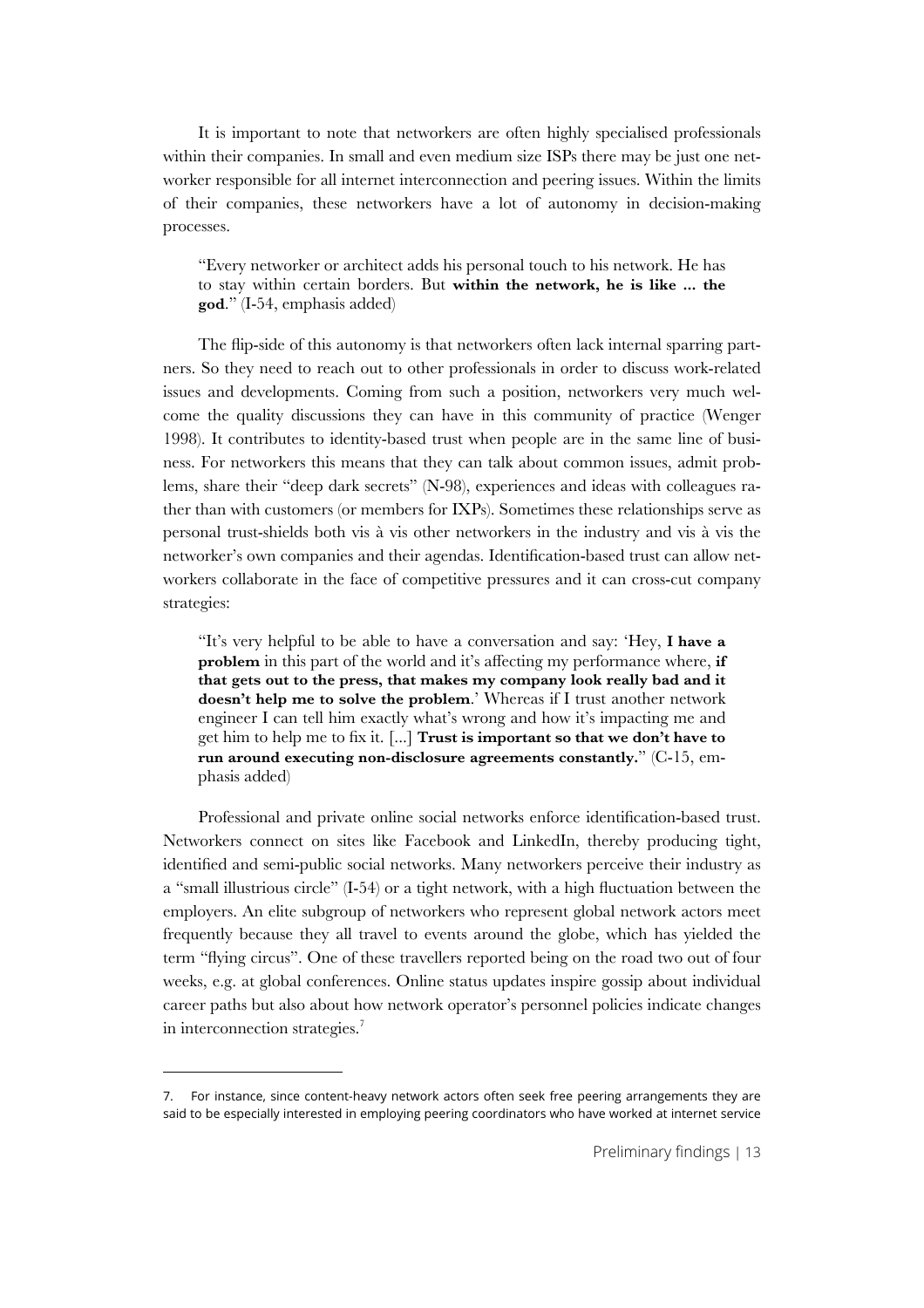*Dynamic.* Identification-based trust among networkers gives shape to an interaction order that is characterised by a solution-oriented, highly reactive capacity on the one hand ("firefighting"). On the other hand it enables coordinated planning activities (a "long-term understanding of each other"). Planning is a necessity that is rarely talked about in the public discussion about internet interconnection. But interconnection talks between networkers today often revolve around capacity upgrades and future developments – probably more often than around completely new relationships. In a typical scenario, one network may know that its traffic at a certain exchange facility will increase. In order to avoid congestion at that place, the networker in charge needs to prepare his/her interconnection partners and convince them to adjust their calculation, which is: they should discard their own forecasts, make an investment and upgrade their capacity as well – all in advance. For the partner such a request creates a situation that is difficult to judge, because it is possible that the requesting network is planning to "poach" customers: "Do we agree to this capacity or what do we do? Why is [he] asking for that? So it's tricky, we must have some feeling." (I-13)

In short: identification-based trust fosters future-oriented behaviour because where it exists, it provides continuity over time, which transaction-oriented thinking does not. Interpersonal relationships may even endure in times of structural or strategy changes, for example they may inhibit individuals to engage in fully competitive behaviour against acquaintances.

#### 4.2.2 Calculus-based trust: "Self-interest polices trust"

Calculus-based trust results from decision-making processes in which networkers rationally weigh up the anticipated costs of engaging in an interconnection relationship and making themselves interdependent on other networks against the anticipated economic benefits.

*Cooperation to have a product.* Networkers who rely on calculus-based trust regard internet interconnection as a business relationship. All network operators are assumed to be driven by self-interest in the maximisation of their utility, which creates competition. But at the same time, all network operators' utility also depends on internet connectivity, and it is this resource that they can only produce together by interconnecting with other networks. In order to have connectivity-based products network operators need to cooperate. If they do not cooperate, none of them would have a product. So, trustees assume that it is a matter of common interest to look after internet connectivity as a shared resource. And they trust other network operators to do the same, because the network operator's self-interests are assumed to overlap. This type of trust nurtures a basic economic inclination towards cooperation among network operators, which also

providers previously. Ex-ISP peering coordinators are sought after for the personal network they have built while being responsible for peering at the ISP. They are also sought after because they know the ISP's margins and their tolerance, which are important indicators in negotiations.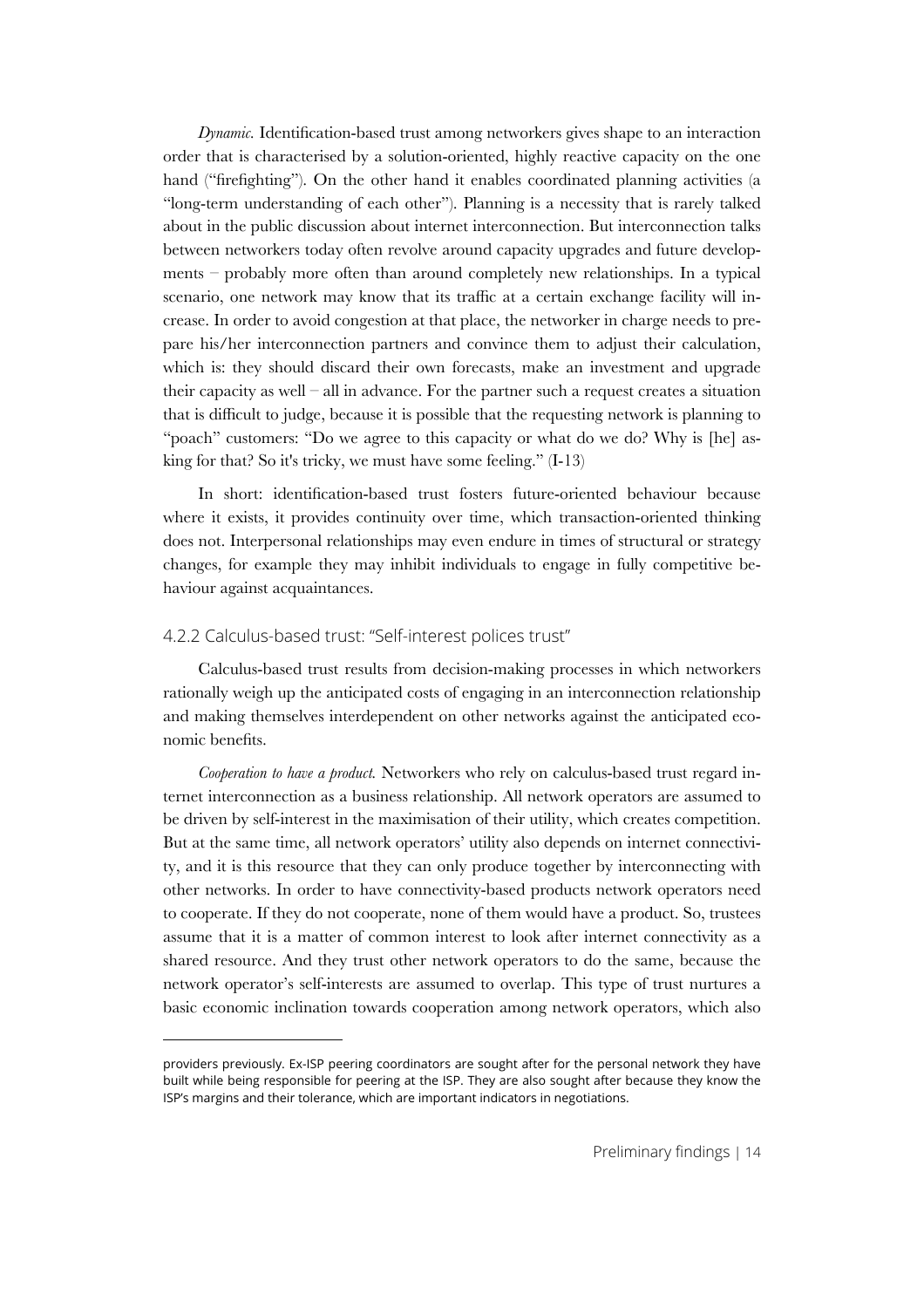expresses itself in the voluntary adoption of standards for interoperability. The simplified calculation goes like this: I foster global connectivity, because it is the basis for my product.

*Generalised trust.* Calculus-based trust in interconnection stems from the *generalised* assumption that all networks pursue their self-interest (in a similar way). So, while trust relationships remain interpersonal and are as such not transitive (Mathew 2014b), networkers' calculations include generalised assumptions which do span the industry. This also means that interconnection relationships which rest on this type of trust can be of impersonal character. In such relationships the contact between the networkers is functional, oriented towards effects ("getting things done") and displays a low social bandwidth. All that is necessary is that both networks produce the basic technical competency to set up a BGP session. This can be done by employees in the network operation centres (NOC).<sup>8</sup> If the over all evaluation, including trust, turns out positive, a clearly written email request with the technical information to the standard mailbox peering@network.tld may be enough to initiate a peering. Both the route server technology [\(p.](#page-3-0) 4) at internet exchanges and the rise of preconfigured plug'n'play routers have fostered these impersonal kinds of peering relationships and allowed them to spread rapidly.

*Social maintenance.* While calculus-based trust does not depend on pre-existing interpersonal relationships, such relationships may be incorporated into the calculation. In this scenario networkers perceive socialising as part of the business.

"So it's really very much about the social element that once you cooperate, which is necessary to get the interconnection going, and there is **no contractual relationship** as such, then the best way of keeping that relationship is by having some kind of **social connection** which **acts as a currency** almost, you could say." (O-29, emphasis added)

The citation highlights an understanding of internet interconnection as a cooperative business relationship that does not have a preset termination date. In the absence of formal agreements, this business cooperation needs to draw on other resources to continue in the face of future competitive pressures. Interpersonal relationships are seen as a form of social maintenance, clearly in service of getting things done: "What they [the peering coordinators, ed.] should do does not change based on how many beers they have drunk together." (N-58) But social maintenance adds (value) to the positive expectations about an interconnection arrangement.

"So, in order to establish who the correct people to work with are get the best internet conditions for your users, **it is very important to be sociable**

<sup>8.</sup> One interviewee lapidarily referred to such employees as "drones", highlighting that their job profile is limited to the execution of agreements that higher level peering managers or network engineers have arranged.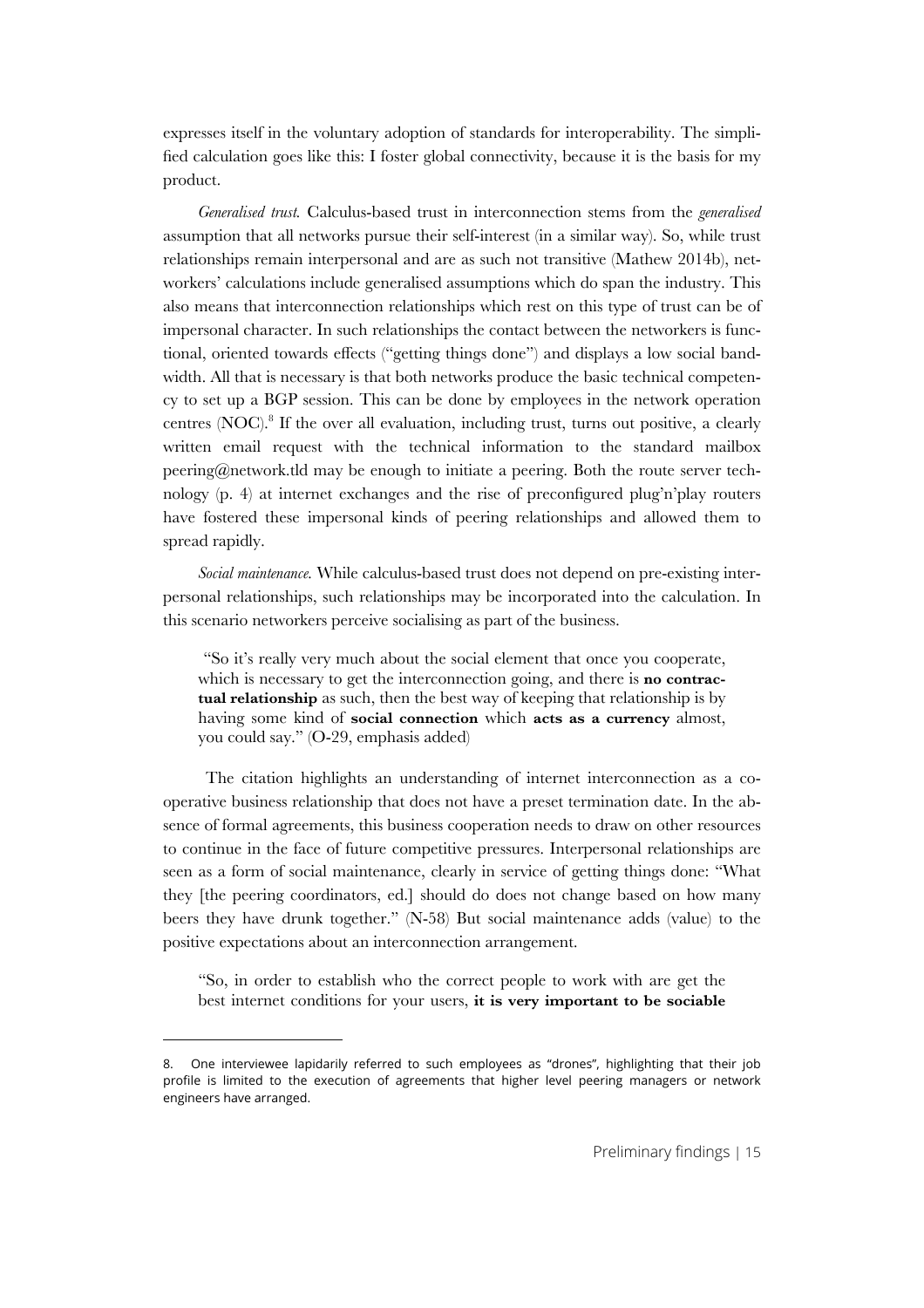**and come to events in your region and interact** with the people that you peer with and buy from and sell to, so that you can make sure that you're looking after everyone's interest. Because, you have to remember, that **the internet is 40,000 competitors** who are competing with each other. **But if they don't work together, then none of them have a product.**" (I-61, emphasis added)

*Contracts.* Calculus-based trust also leads networkers to be critical of peering contracts: Networkers who express high levels of calculus-based trust typically favour to arrange peering relationships on the basis of a handshake, avoiding technicalities such as contracts because they cause transaction costs. This preference of handshake agreements relates to the understanding of peering as a mutually beneficial relationship in which both parties save money as equal partners. The rationale behind this is that peering is actually tested by wether both parties are in a position to not peer. Because if one desperately needs to peer and the other one does not, then it is not an agreement between equals but an asymmetric relationship. Based on this definition, there is no need for a contract in peering. Further, trying to enforce a contract before a court in the event of conflict would only add costs for both parties or, as one networker says: "Peering contracts don't add value on it, right?" (C-92) In line with this, the interviewees perceived attempts to formalise an interconnection relationship by changing it from handshake agreement to contract as a signal of a lack of trust.

*Route integrity*. In the practice of peering<sup>9</sup>, the assumption that all networks follow their self-interest also lets networkers put some calculus-based trust in the integrity of routes, which overall is still a contested issue that is fraught with uncertainties, because networks technically cannot assess the authenticity of a route. So interconnected networks run the risk of receiving spoofed, unreliable addresses and routes that do not have integrity from their counterparts. In a worst-case scenario, this can lead the affected network to forward traffic to wrong destinations, with the result that the content of this traffic may be compromised. Also, if the spoofed route announcements propagate into the global routing table to be used by networks around the globe, the correct recipients might become unreachable for anybody on the internet.<sup>10</sup> The underlying trust

<sup>9.</sup> In peering arrangements networks share routes and exchange traffic with each other directly at no charge. An economic reasoning behind peering is that both parties save money from interconnecting directly by cutting out third party transit networks in between them. So if the costs for arranging and operating the peering session are lower than the costs for transit, both parties have a classical economic interest in the relationship. Transit relationships induce uncertainties as well, but there is a clear classification who is the provider and who is the recipient of a service, which allows for the recipient to claim a better service or choose another provider.

<sup>10.</sup> In order to limit the need for trust, networks usually do so called prefix filtering, i.e. they estimate a maximum number (and types) of routes that an interconnected network will announce to them and limit what they accept to this setting. More sophisticated methods of prefix filtering include checking announced routes against the RIPE database. However, prefix filtering is a measure of defence that signals little trust or even distrust.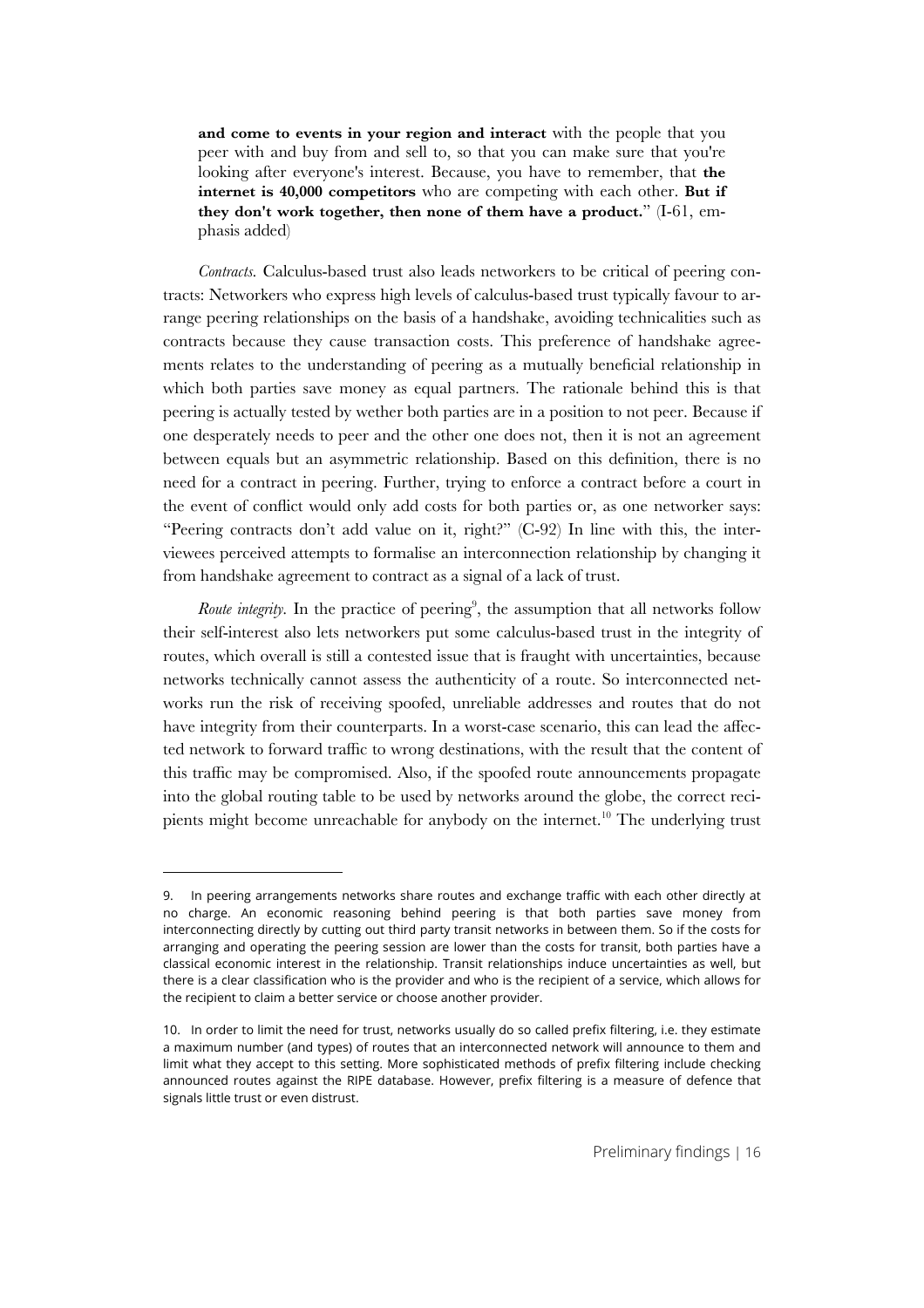calculation that causes the positive expectation (to receive reviewed routes) despite such uncertainties again draws on to the maximisation hypothesis as a senior networker explains:

"I give you my customer's routes and you give me your customer's routes, and that's all we give." And you go: "Well, isn't there some trust that you only give me your customer's routes?" Well, it's self-correcting. So in theory when you and I peer, I am careful to make sure that the routes I expose to you are routes where I obtain money. They're my customer's routes. If I expose peering or upstream routes to you, then I lose. Now, you're saying: "You trust me." I am saying: "**My self-interest polices that trust**. Because if I don't do precisely that, I'm a loser." (O-35, emphasis added)

So it is in the network's self-interest to announce just "healthy" routes – also, because if the network advertised bogus addresses, everyone else would have an interest in isolating the wrongdoer from the network. Widespread knowledge about such possible sanctions from other networks produces deterrence which, in turn, contributes towards honest behaviour.

"If you don't play by the same rules, the wires get cut – is the theory. In practice, not quite so obvious." (O-35)

While uncertainties remain, such general calculus-based assumptions produce trust that helps the networkers to mitigate some uncertainties and engage in interconnection. Note though, how the interviewee above limits his statement to "theory". In practice, networks sometimes expose unexpected routes – be it intentionally or unintentionally – hence route integrity remains a critical issue. The technical community is trying to address this by way of authentication mechanisms.

*Agreements are private.* Calculus-based trust safeguards several informal rules in the realm of internet interconnection. One is to keep the content of interconnection agreements private. Preventing other market participants from having access to information prevents a fully competitive market. It ensures an asymmetry between competitors from which profit-margins and business-opportunities arise in markets (Beckert 2007). So both competitors know that transparency would hurt the interconnection counterpart's business and make future interaction more difficult. Several interviewees have stated how important it is for them to trust that both parties keep prices confidential and do not disclose how much volume of traffic two parties exchange in a given interconnection.

*Dynamic.* Repeated interaction sharpens the networker's judgment on whether to trust or not to trust. So through long-term experience with an interconnection counterpart, involving for instance well-managed traffic-levels and a reliable contact a networker will develop a high level of trust and confidence with regard to his/her counterpart's actions.

Preliminary findings | 17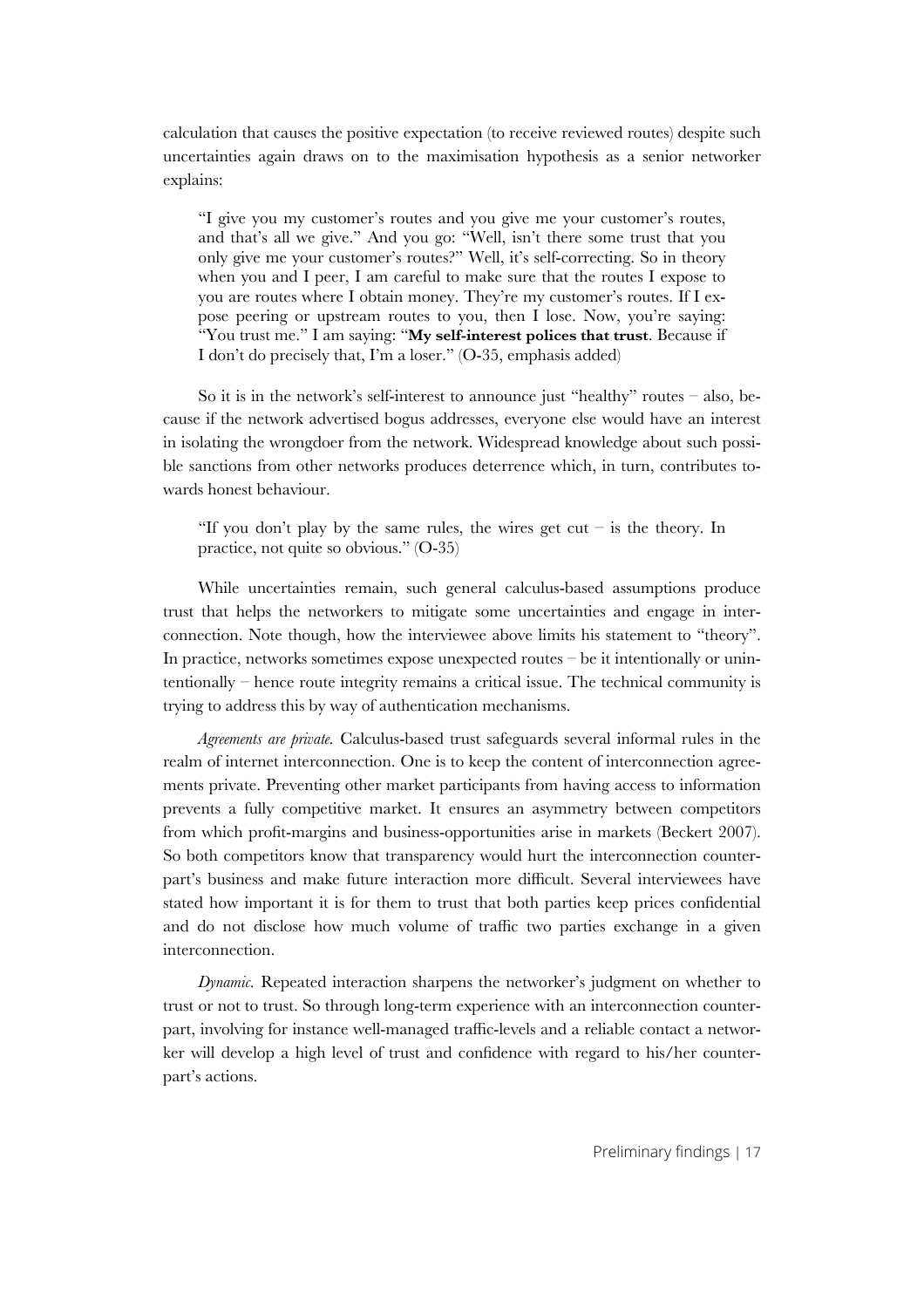Summing up, calculus-based trust in internet interconnection to a large part derives from general considerations which are based on the assumption that every network pursues the maximisation of self-interest, largely in a similar way. Calculating trust signifies the commercial internet. Relationships between networkers are likely to be either impersonal or of limited bandwidth (such as impersonal email communication). They are driven by a getting-things-done attitude. Sometimes, socialising is fully incorporated into the calculation as "social maintenance". In recent years, advances in the route server technology have given rise to an increase in such impersonal peering relationships. High levels of calculus-based trust relate to little regulation by contract.

#### 4.2.3 Identification-based distrust: "You can trust your own wife, not the peering partner"

In contrast to identification-based trust, identification-based distrust is "grounded in perceived incompatibility of values, dissimilar goals, and negative emotional attachment to the other." (Lewicki & Tomlinson, 2014) Both notions of identification-based trust and distrust have in common that networkers regard internet interconnection as an interpersonal relationship. However, in relationships where identification-based distrust prevails, networkers' interpretive frameworks diverge from the prevalent frame's characteristics of trust as described in the previous section.

There are infinite ways of disagreeing with something specific, such as the values and practices that have been subsumed under identification-based trust here. Distrust appears to be more difficult to describe comprehensively than trust. So this section limits itself to reporting where networkers have not only disagreed vaguely  $-$  such as in: "Knowing who you can trust and who you cannot trust is very important as well."  $(C-66)$  – but also pointed to alternative values, informal rules or practices. If we regard trust as the prevalent notion among networkers, then distrust highlights which aspects of the dominant frameworks of interpretation are contested.

*Breaking with the technical legacy in favour of self-interest.* Interconnection relationships are arm's length relationships in the sense that networks hand over their traffic to each other. They cannot control how their interconnection counterpart forwards that traffic. According to the technical legacy, it should be assumed that make their best effort (i.e. act in good faith) when transporting the traffic on the shortest path to the next hop towards its destination. So if networkers instead route their peering partner's traffic to the partner's disadvantage, this is at odds with the technical legacy. A network may for example re-route the traffic to a distant location in order to enforce a peering policy there, figuratively speaking taking their peering partner's traffic hostage. Where interconnection partners discover that "their" traffic is being abused in this way, which degrades their end-user's internet experience, identification-based distrust arises towards the deviant actors.

*Lone warriors and egos.* Networkers also have completely rejected the notion of trust in internet interconnection and with this also any identity of values or shared goals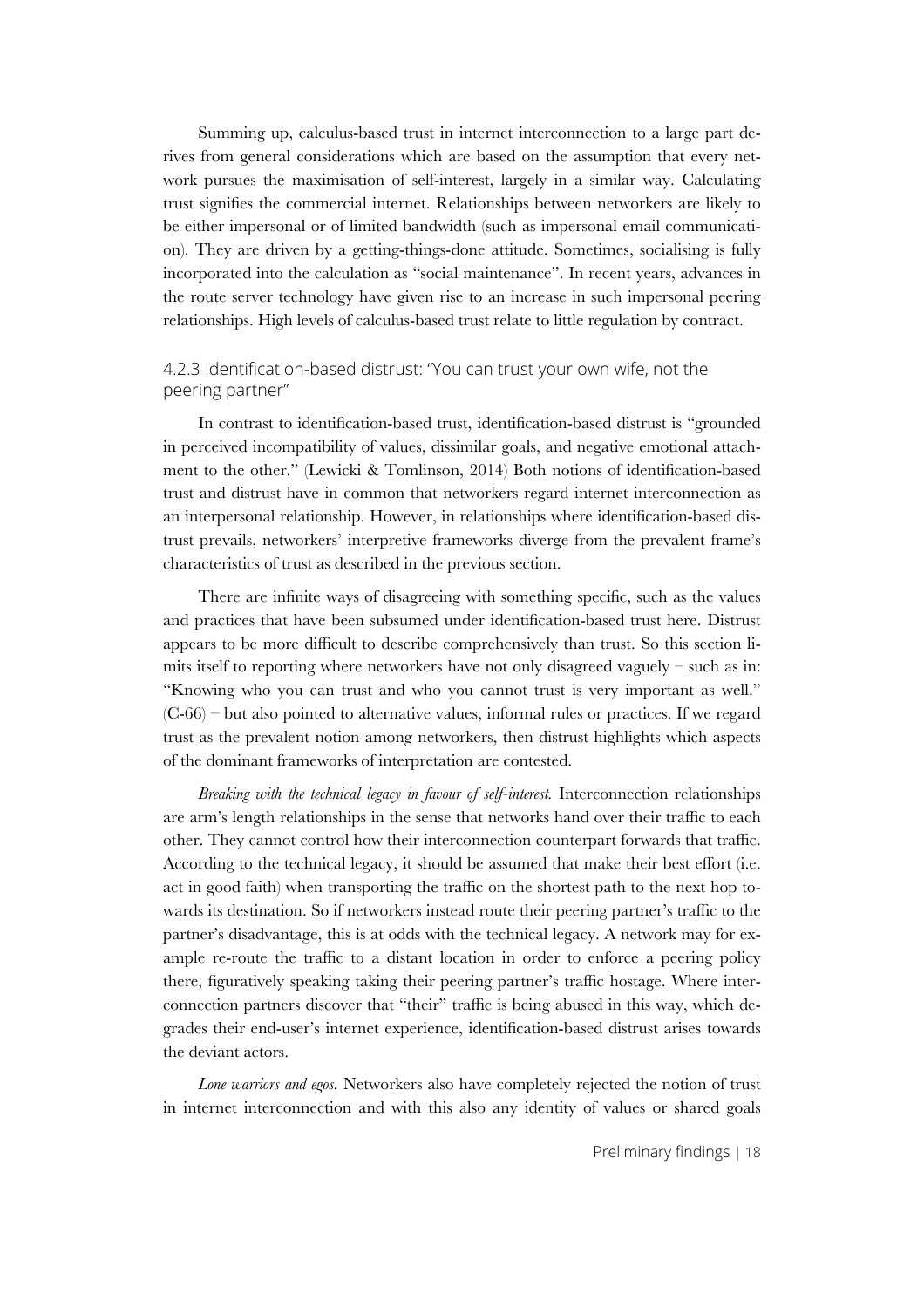among networkers. Where others perceive a coherent community, these networkers have a very particularised understanding of internet interconnection. One interviewee described this by way of an analogy with family relationships:

"When you establish the peering session **you have to do a lot of checks. It's not like trust.** Trust, you can trust your neighbours but you cannot trust your peering partner. (...) They have to constantly monitor what's going on and re-route it if something is not correct. So, it's a lot of technician involvement after that. It's not like that you have to trust the peering. There is nothing about trust. **You can trust your own wife, not the peering partner.**"  $(I-02)$ 

Note how the uncertainty here is compensated for by a strong emphasis on checks, monitoring and maximum control through technical means.

In relationships that are characterised by identification-based distrust, the dominant understanding of the internet as a common good may also clash with self-centred entrepreneurial attitudes. One networker offered a historical explanation for such an incompatibility of values. He described in detail how internet service providers failed to build an internet exchange point in a European country in the 1990s, according to him due to the lack of interpersonal trust. He ascribed this lack of trust to the networker's entrepreneurial self-perception as lone warriors. The managerial networking paradigm that was later described by Boltanski & Chiapello (2005) was not as dominant then as it is nowadays:

"There were probably egos, you know, this was a time when internet service providers were run by high risk taking entrepreneurs. And technical people with strong risk-taking approach towards life. And there wasn't necessarily a good understanding of the benefits of long-term good relationships with your commercial rivals. So, yes, this caused a lot of trouble in the early days."  $(IX-65)$ 

The "ego" aspect was mentioned again in the evaluation of expertism. Expertism does not necessarily lead to identification with another: Collaboration may run into a dead-end where networkers become so passionate about being right that they lose sight of supposedly common goals – such as building an internet exchange on neutral grounds. This allegedly hampered collaboration in France until a few years ago. Dissimilar goals characterise identification-based distrust.

*Outsourcing responsibility to technology.* Dishonesty, bad intentions and weak communication skills are further characteristics that cause distrust among networkers. This may appear to be a no-brainer. But it is worth mentioning, because in internet interconnection dishonest behaviour can be very difficult to detect in spite of all the monitoring systems that permeate the internet infrastructure and try to make things measurable and transparent. There may be various reasons for traffic flows to appear and disappear – from misconfigurations, to hardware issues to unexpected media events.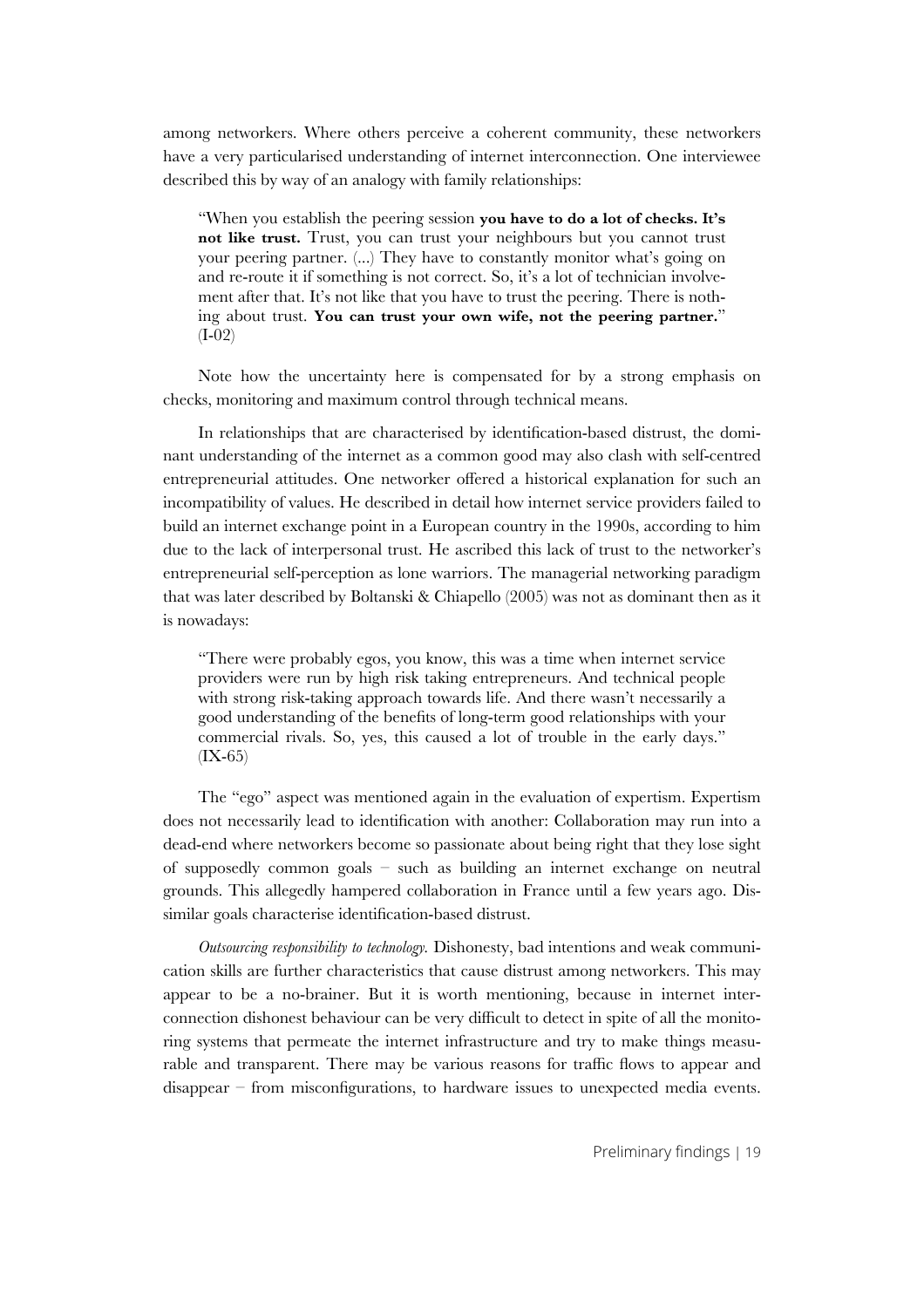Individual networkers make use of this grey area. Two interviewees shared similar experiences: their monitoring systems had reported irregularities in a peering relationship. Upon inquiry, their peering counterparts rebuffed them and played along, declaring the irregularities to be temporal technical faults. Later on, both affected interviewees understood that they had been de-peered. Identification-based trust changed to suspicion and identification-based distrust because the interconnection counterparts had not taken responsibility for their actions:

"After one week you are sure that you have been de-peered. And if the other person does not contact you, if he pretends to not be there, then the relationship with this person is probably over. That is less due to the de-peering. **It is more that this person lies. He is probably not trustworthy anymore – whatever he says.** And if he promises that the sessions will come back but nothing happens ... Whatever the internals of this company and the person's constraints may have been: this does not foster trust. **So you avoid both the person and the company that displays such a behaviour.** You do not want to have to do with them anymore and you do not want to buy anything from them anymore." (C-29)

*Absence.* As described above, community events may serve as places where identification-based trust can be built. In turn, absence from such events can solidify distrust towards those who stay away. The more interconnection relationships a network has, the greater the aggregated expectation that this network will also offer a personal "interface". Thus, constantly ignoring community events can be perceived as avoiding interpersonal relationships and discussions, which can increase negative expectations by those who are in demand of such relationships. Peering fora typically have socialising at the core of their agenda<sup>11</sup>, so community building is intense, participants create personal relationships of greater bandwidth, and they also note well who does not engage.

I won't name anybody, but I actually would say that people who are not fair actors in the transit world, they are not present in these peering forums. So we don't really meet them. (I-13)

*Dynamics.* Identification-based distrust can be triggered in many ways and via many channels of communication, obviously also relating to the personality of the networkers involved. However, some examples from the field for where identificationbased trust has been declared broken are especially telling.

<sup>11.</sup> Peering fora are invite only events. The meeting places usually have a high recreational value, and so-called socials with drinks and entertainment are explicitly part of the agenda. The second unique item on the agenda is the "speed-dating": Half an hour long time slots for one-on-one meetings between peering coordinators. In advance of the forum, every participant gets access to an online booking tool through which one can request such a meeting with any other participant.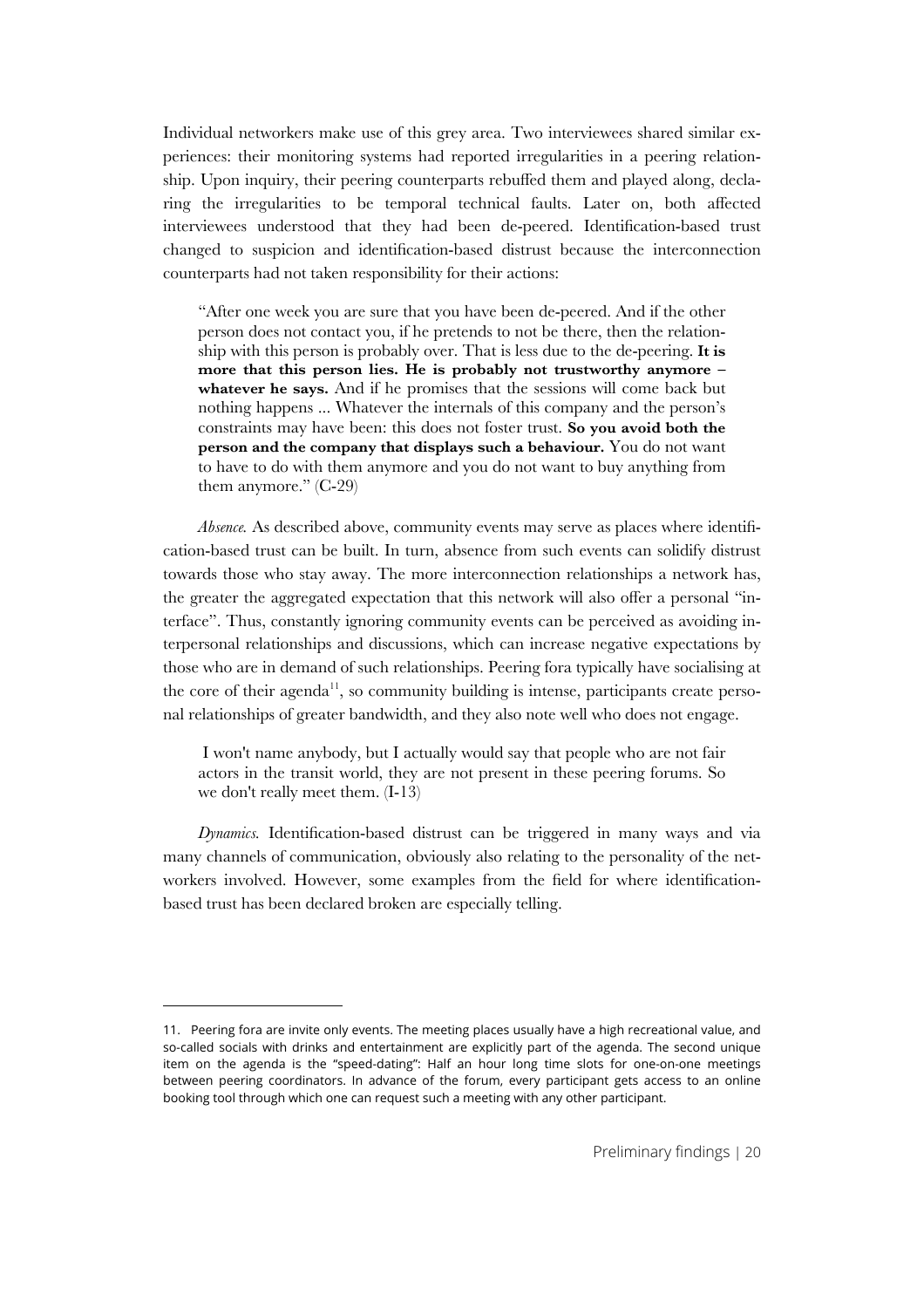- When one networker attempted to change a handshake agreement that had existed for a long time into a formalised agreement, he was accused of breaking trust. (I-18)
- In another well-reported case in 2008, one networker misconfigured his network and affected many other networks. He was immediately perceived as a "bad actor" – and sanctioned with isolation.

"If the trust is broken that is one of the very, very few things that will unite (...) you know, 99% of the internet. **If you are a bad actor** and betray the trust- (...) **if you lie** and say: 'Well, I am Youtube,' then **the rest of the internet is going to come down on you like a ton of bricks**." (IX-78, emphasis added)

The pride this interviewee takes with the fact that swift collaboration is possible is accompanied with critical thoughts about the legitimacy of self-policing: "the problem is that there is different definitions of breaking trust" (IX-78).

• Identification-based distrust also arises, where other modes of evaluation than the technical legacy enter networker's relationships:

"Peering is at the boarder between engineers and finance (...) **as it starts moving towards finance**, which is what peering is, the peering relationships, negotiation, measurement, trust etc. … then: **suspicion, measurement, enforcement, lawyers - all business comes in**. It becomes business." (I-38)

#### <span id="page-20-0"></span>4.2.4 Calculus-based distrust: "You should be defensive"

Calculus-based distrust is prevalent where "the overall anticipated costs to be derived from the relationship are assumed to outweigh the anticipated benefits." (Lewicki & Tomlinson, 2014) In this interpretive framework, internet interconnection again appears in a generalised economic context. Individual networkers and interpersonal relationships are hardly taken into account.

Examples from the field that fit in this category are manifold and often point to sore spots and zones of existing or potential conflict. Where calculus-based distrust rules, networkers suspect their counterparts may try to get some undue advantages in peering relationships, achieve a dominant position in a market or cause their interconnection partners harm by technical incompetence or an explicitly competitive strategy.

A basic level of calculus-based distrust is omnipresent in a competitive market. As described in the previous section, there may be commonalities in what network actors see as their self-interest. But a full match cannot be assumed. After all, today most network operators are for-profit driven private companies. And the interconnection industry seems to be getting ready for even more competition as developments towards comparison shopping in interconnection gain traction.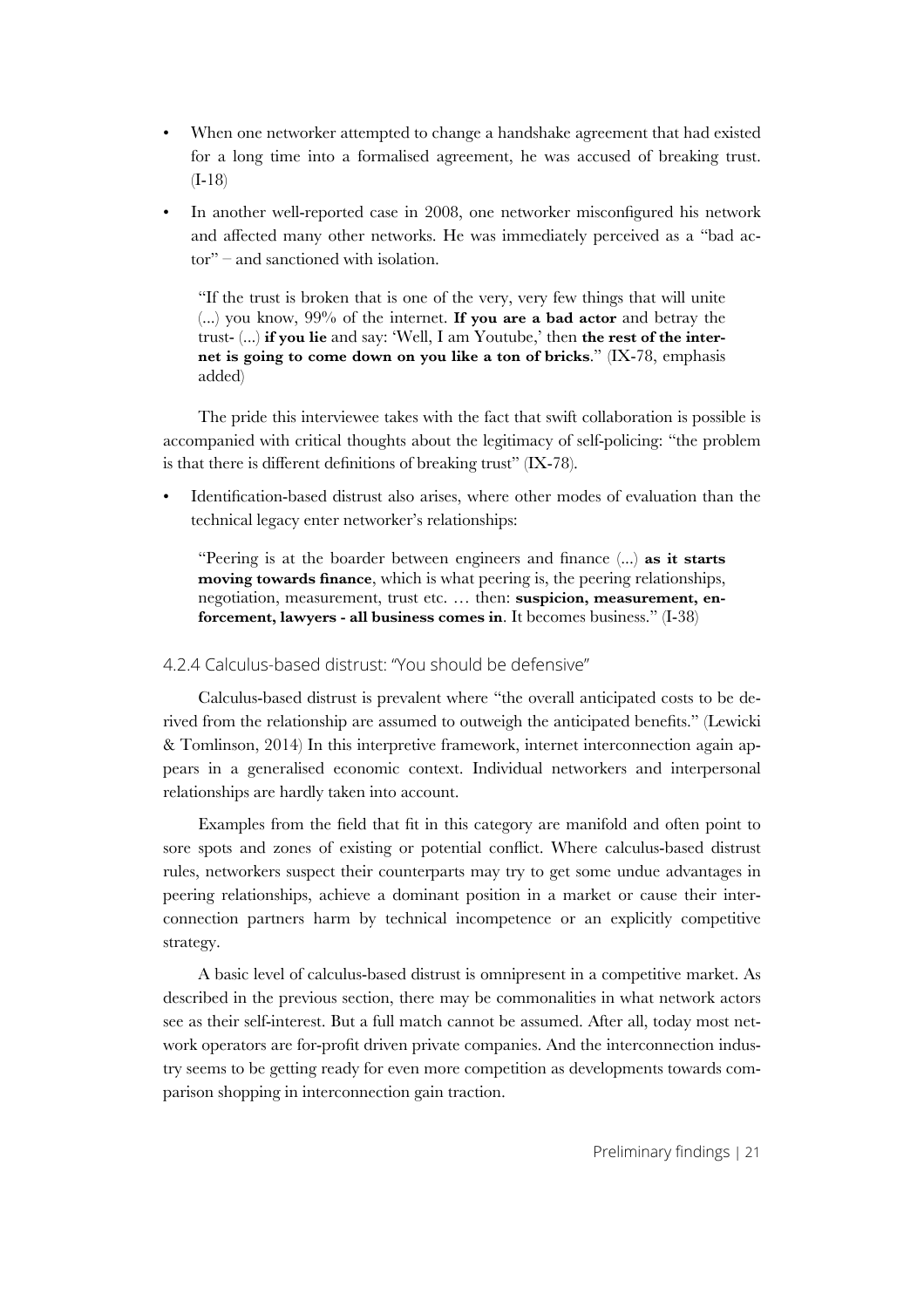"**So you should be defensive.** You shouldn't just trust that everyone's self-interest matches. You need to be aware that if you expose too much, other people have the opportunity to abuse you. And **in a world of opportunism, if you expose too much, it will get abused**." (O-35, emphasis added)

On a side note: Distrust also prevents so-called quality of service (QoS) in internet interconnection. The argument goes like this: since there are no contracts, the QoS mechanism is not enforceable. Monitoring would be demanded but it is difficult or impossible to do. So QoS would have to rely on trust. But the uncertainty is too high in comparison to the effort (C-29). Common interests or a common economic assessment cannot be assumed:

"If someone else sets their priority for something and hands it to you, there's no reason why this should also be your priority." (N-58)

Negative expectations based on distrust lead to situations like this: internet service provider A might deny internet service provider B a mutually beneficial peering relationship because A fears that the new peer B will expand to a region where A is already active. The two networks will not establish a cooperation because A's fear of a subsequent competitive attack from B outweighs the anticipated benefit of the peering. In this vein, the representative of a global transit network complained about internet service providers who had denied him free peering:

"We have this in writing from several incumbents, they wanna charge us because we compete too heavily with them for content delivery in their own country. And they think we charge prices that are too low. And they don't want us to be able to compete with them on price." (I-20)

In the development of trust and distrust among networkers, internet exchanges have played an ambiguous role. Today, they are often known for the integrative force they bring to the networker community. But this was not always the case and not everywhere.

As interviewees reported, numerous internet exchanges have failed in the past due to distrust because they were not perceived as neutral by the participants.12 Not-for profit internet exchanges can signal their neutrality through several means, e.g. through an association-based governance model that allows for participatory decisionmaking.<sup>13</sup> But there are material aspects as well: hosting an internet exchange in one's own facility (and thus saving the money that competitors have to invest to reach that exchange) causes calculus-based distrust from the other networks. Such a setup would

<sup>12.</sup> The basic idea behind internet exchanges is to keep local traffic local by organising interconnection between local internet service providers and other network actors. By peering at no charge, all connected network could save bandwidth with their transit providers.

<sup>13.</sup> See Wagner & Mindus (2015) for three case studies of different IXP governance models.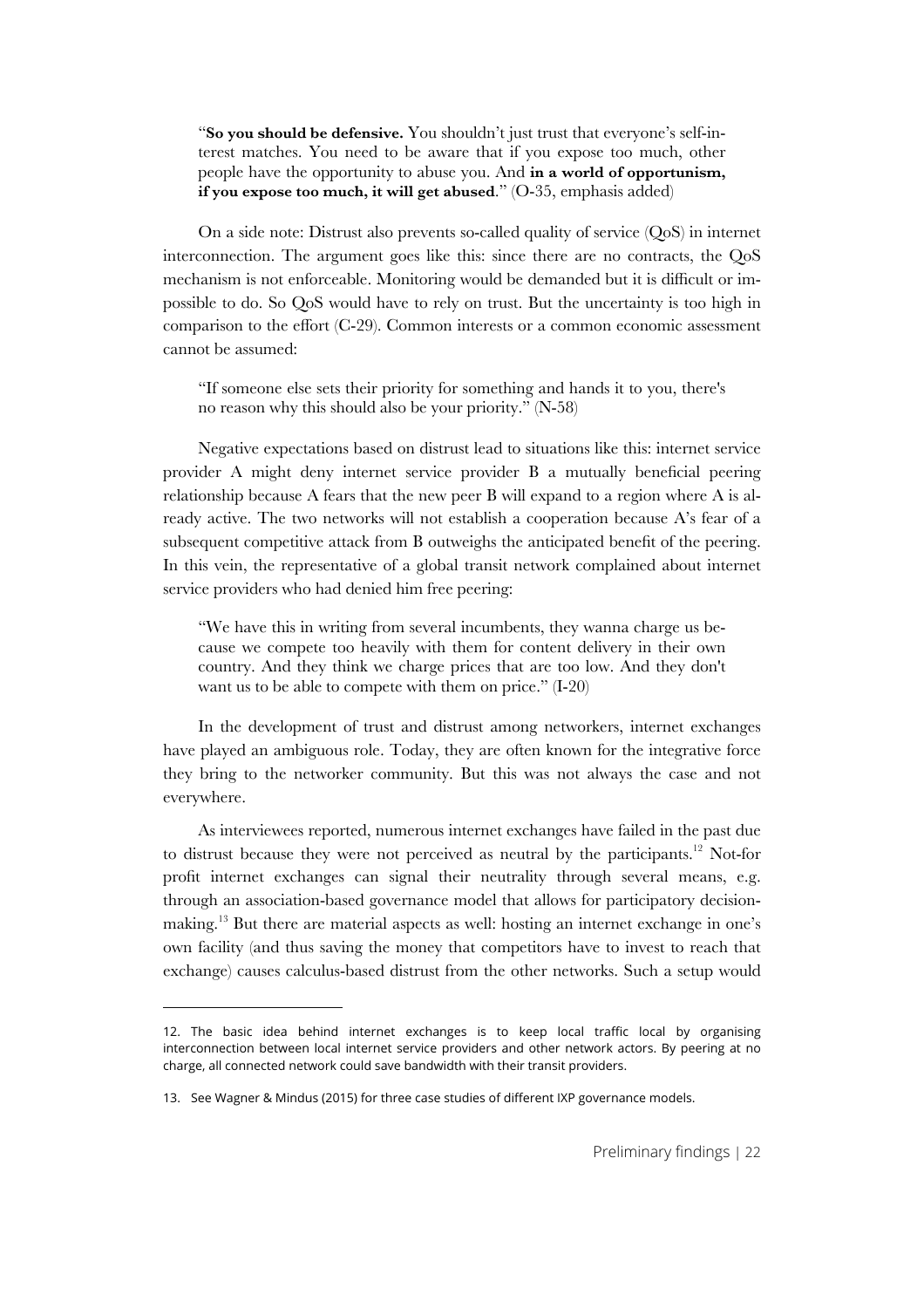also mean that the hosting network is in control of its competitor's equipment, which causes distrust as well. Such setups and the resulting distrust among network actors in a region have lead to internet exchanges failing in the past, even if networkers understood both the financial and technical requirements for interconnectivity between their networks.

One widely respected long-time representative of a large network did not express distrust towards other competitors at internet exchanges but towards internet exchanges as such. Despite all potential financial benefits of peering at an internet exchange, he was in complete dismay about the institution itself. He was concerned about possible third-party interference with the traffic.

"We'd never push traffic across them. It was always private fibre. It had to be. You know (...) (sighs). It is just too risky for people you haven't got agreements and arrangements with to actively disrupt what you're doing. (...) **You never know who your neighbours are in an exchange.** Because when you go into an exchange, **they're busy selling more neighbour slots**. You have no idea who's on the same fabric and what their motives are!" (O-35)

So in this case, the calculus-based distrust also extends to internet exchanges. It underlines that internet exchanges in practice *are* perceived as intermediaries – even though most exchanges will reject that label. They become intermediaries precisely because they take on a label of neutrality. This neutrality, in the eyes of this networker, is characterised by an openness towards any network that pays. Therefore, an exchange's character as an intermediary lies in having made the decision to allow anybody in.

Calculus-based distrust is also grounded in *bad operational experiences* with a network or in doubts about technical competency. A senior networker from Asia illustrated the lack of competency or reliability with an example about the mismatch between a network's port size at an internet exchange and the backhaul capacity of that network:

"**You need to know what they're saying is true** (...) It happens quite a lot in Asia, I mean, you know, people will buy a 2.5 Gigabit circuit but have a 10 Gigabit port [at the internet exchange, ed.]. And we have no way of knowing, because it's 10 Gigabit and we are sending 10 Gigabit of traffic, so we need to know from the other side to tell us (...) And, you know, the same thing is happening now in Europe. We see a lot of people coming in from, say, Russia or Eastern Europe in Frankfurt for peering and we have no idea what capacity they are bringing. They're coming even with a 10 Gig port – they'll be full before they know, right? **So, if they're sending, you know, a peering request for me, I'm pretty sure that their pipes are already full.**" (C-92, emphasis added)

4.2.5 Cooperation despite low levels of trust or existing distrust: monitoring and contracts

Network operators who depend on the internet to generate their services do not have an exit choice. So what coping strategies do they use to overcome the uncertain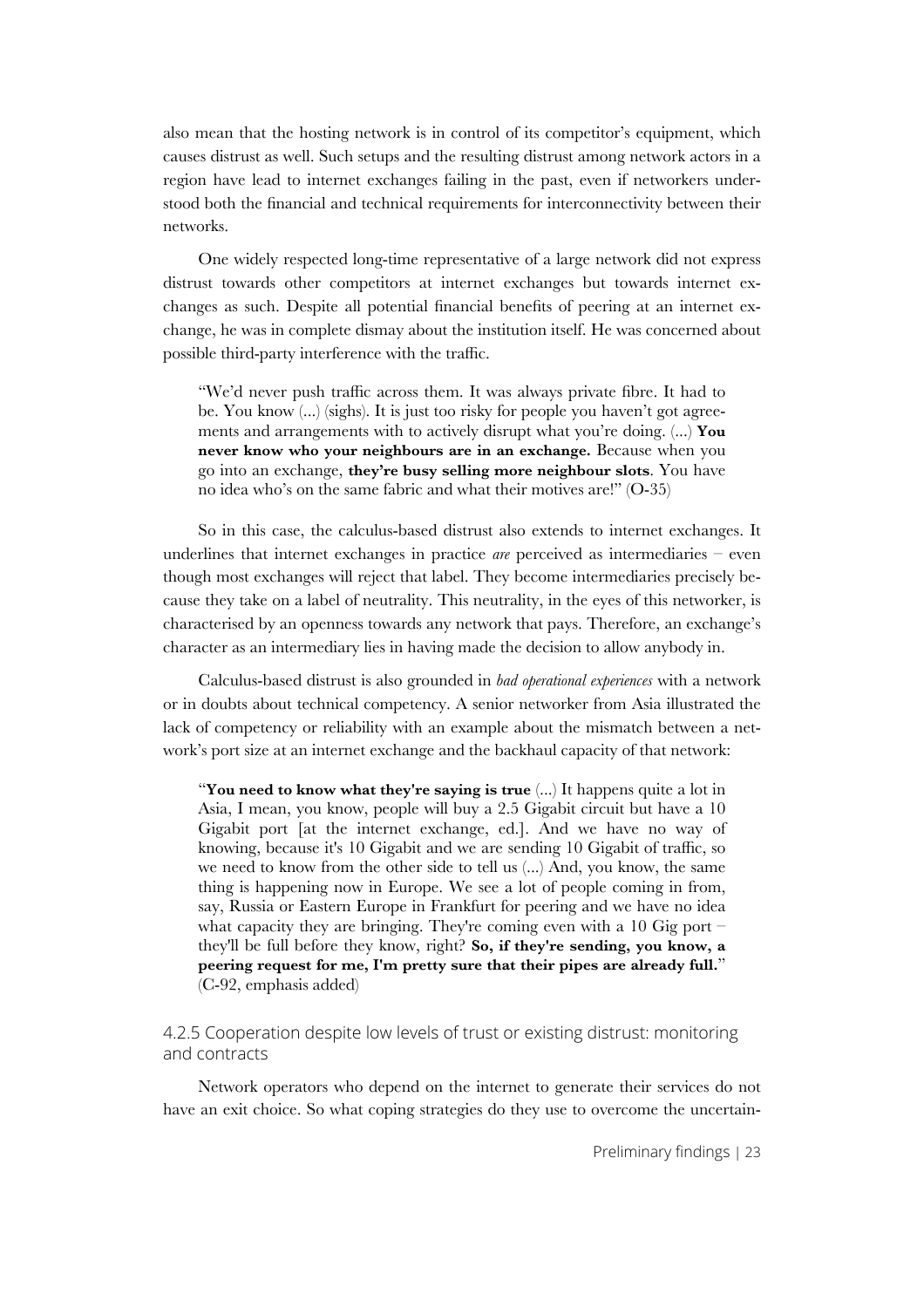ties and interconnect despite low levels of trust or distrust? The main strategies identified in the field are as follows.

#### *Monitoring and technical limitations*

Where calculus-based distrust is of a general character, it also expresses itself through the technical measures networkers take in order to mitigate the existing uncertainties. The coping strategy is to seek control through technology. "Trust is good; control is better." (I-18). Such distrust encourages networkers to become active and constantly monitor what is going on in their network so they can reroute traffic if something is not correct. They seek to automise as much as possible and technically limit their connection in such a way that if the counterparts did something bad – deliberate or not deliberate – they would have technical limitations in place. "So you don't **have** to trust your peer." (I-05) For instance, these networkers will set up strict policies as to which prefixes they accept from other networks or check them against the RIPE database.

However, networks also struggle with monitoring. It can be difficult to invent a smart system that alarms networkers in severe situations only. It is also a question of resources (I-02). Smaller and medium sized networks often can only rely on basic software, so they have just little insight into the infrastructure around them. Big networks on the other hand have implemented mechanisms of control with a lot of technician involvement, often in-house as this experienced interviewee from a fast-growing network explains:

"Everywhere I've worked there has been a fairly homegrown toolset at the start. And at this stage at [company name] it is a homegrown toolset. We are certainly talking to a variety of vendors. But their handl[ing of] the information on the other side is, ahm, challenging. Data storage, of relationships. We do not really outsource that at this time." (C-79)

Apart from individual monitoring efforts, distrust also has a productive side in terms of community efforts in monitoring. Global alliances such as the "RIPE Atlas"<sup>14</sup> or "The RING"15 draw on distrust as a resource for collaboration. In these alliances networks contribute probes or measurement resources so that every participating network can access an aggregate view on the internet or an outside view on its network.

#### *Contracts*

Contracts are a means to create bounded transactions despite of distrust. In transit interconnections where there is a clear provider-customer relationship, service level

<sup>14.</sup> https://atlas.ripe.net

<sup>15.</sup> https://ring.nlnog.net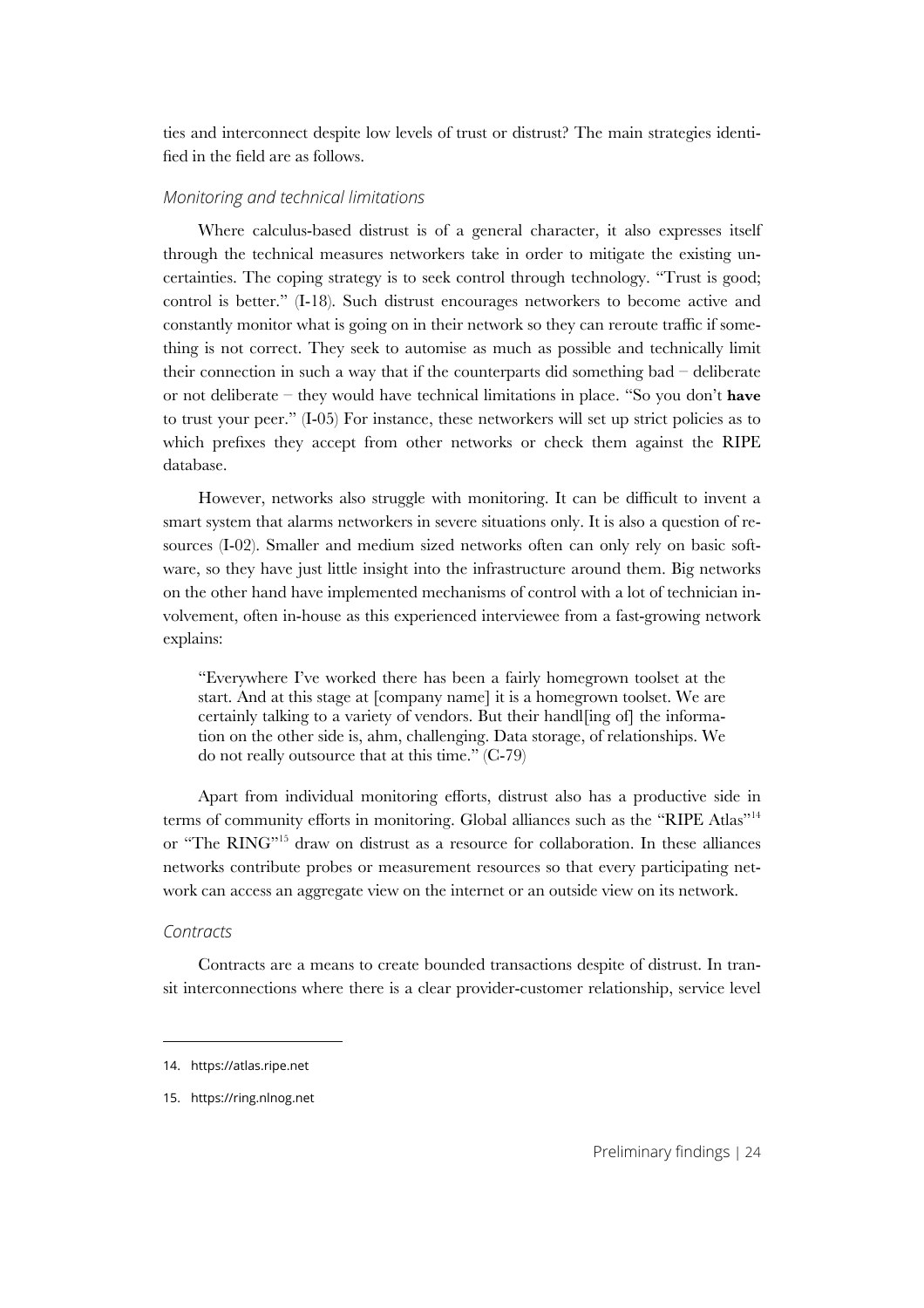agreements (SLAs) are the norm. Most peering relationships however work on an informal basis. A 2012 OECD report found that 99.51% of all reported peerings were based on handshake agreements (Weller & Woodcock, 2012). As impressive as this number is, the calculation takes the number of peerings as a basis, not the amount of traffic that is being exchanged in global peering relationships. So it says little about how much of the aggregate global traffic exchange is in fact governed by contract.

In fact, the interviews reveal that for larger networks, it is common practice to convert peerings at internet exchanges into private network interconnects once the exchange involves significant amounts of traffic. Then, the business rationale becomes dominant. Formal peering agreements have become more common in private network interconnects, also because both parties make an actual commitment in terms of capital and operational cost (see p. [5\)](#page-4-0).Thus, it can be assumed that significant parts of the overall internet traffic are being exchanged in arrangements that do involve the use of contracts. Usually, it is the larger party in terms of market dominance that gets to write that contract.

Contracts can mitigate calculus-based distrust, because they contribute towards stabilising a relationship:

"Where we need a contract is where it's A, very important that we have this connection for our business and B, we do not trust 100 percent that the other party will not change their decision in a way that will hurt our business. And then that's the cases where you need a contract. A contract is basically where you say: We know that for as long as this contract runs, you are not going to change anything beyond what we agree in this contract is going to happen."  $(C-66)$ 

This being said, in practice the power of peering contracts is unclear. Since in free peering no one is paying the other side, there is no way to uphold what is in the contract in a court of law.

"So the agreements are generally these neutral, quasi unenforceable statements of clarity with no cause termination." (C-10)

So how do "quasi unenforceable" contracts mitigate uncertainty? A Tier 1 representative argues: from a company perspective, contracts are good and important, because of the high fluctuation in the industry. Through formalised documents new employees will know what was previously agreed upon. In other words: Through contracts personal relationships and therefore identification-based trust aspects are pushed out of the interconnection relationship. Contracts objectify internet interconnection. Or, as an interviewee put it:

"I think, the contract is of course for regulating the interconnection if you completely remove the sense of trust." (I-05)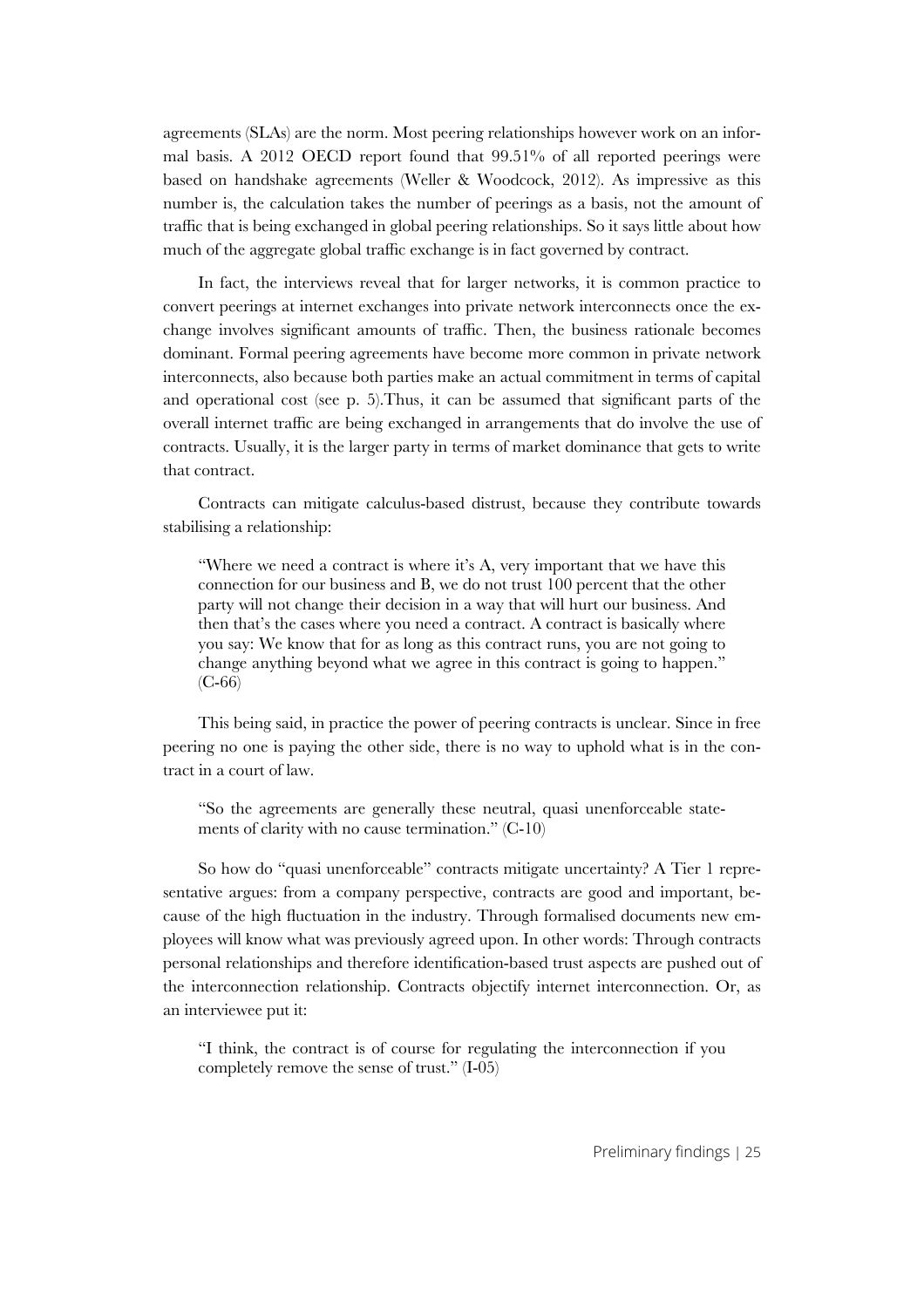### 5. Discussion

Trust and distrust can co-occur. The preliminary findings above certainly affirm that this is the case in the field of internet interconnection. The attitude "Trust and measure it!" (I-38) underlines the ambivalence. Trust and distrust are not exclusive. But beyond this, what can we infer from the findings and the description of internet interconnection in practice above?

I conclude by offering interpretations along two lines: the first reflects upon the productive interplay between trust and distrust in terms of governance; the second puts a spotlight on the global interaction order that has been depicted alongside the empirical findings.

#### 5.1 A generative interpretation of the interplay between trust and distrust

Trust and distrust serve as resources for ordering processes. They work in tandem and contribute to a dynamic of ordering. Drawing on Sztompka's paradox of democracy (Sztompka 1997), Hofmann (2015) has introduced to the discourse about internet governance a generative interpretation of distrust as a source of institution building. Sztompka argues that democracy fosters a "culture of trust" by institutionalising distrust. He gives the example of constitutions, which are defensive laws against the state. In the democratic order, distrust of the abuse of power has been institutionalised in the form of constitutions. Constitutions can be regarded as "trust-generating expressions of distrust". They serve as trust anchors. Hofmann further provides a warning: expressions of distrust should not be interpreted as "erosions of trust" per se (2015, p.3). Instead, distrust can point to both developments towards crisis and towards progress.

When we consider the findings about trust and distrust among networkers for the ordering processes to which they contribute, the interplay between trust and distrust becomes apparent: On the one hand, there are the two types of trust. Identificationbased trust produces coherence in the professional community, propagates the technical legacy and long-term relationships. This type of trust forms the basis for a distributed, informal help structure and it moderates competition. Identity-based trust also enables future-oriented coordination among competitors. At the same time, it entails an issue-based, distributed, highly reactive operational capacity. The preference for informal coordination, symbolised by the famous handshake agreements, connects identification-based trust and calculus-based trust. The latter type of trust stands for little regulation by contract. Calculus-based trust can be seen as a trust carpet that fosters cooperation. It infers cooperation from the existing interdependence and the necessity to create connectivity together. Due to its grounding in the *general* notion of maximisation of self-interest, calculus-based trust propels impersonal, objectified modes of coordination in internet interconnection.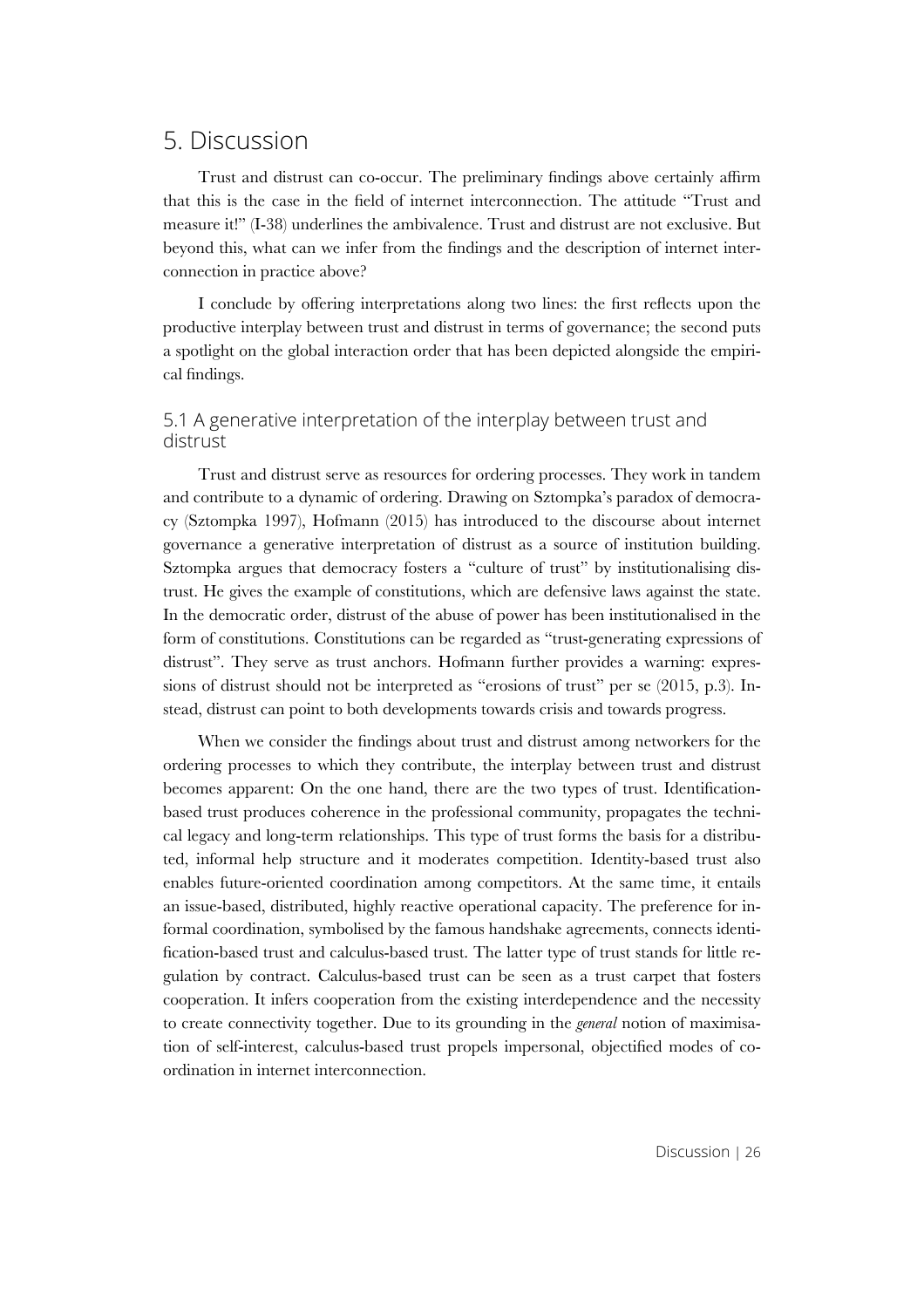On the other hand, there are the two types of distrust. Distrust can create a moment of reflection about underlying rules or conventions. Where parties openly articulate their distrust, they challenge aspects of the prevalent order. It becomes evident that something is not working from the point of view of the distrusting party. Thus, distrust can lead to "critical moments" (Boltanski & Thévenot, 1991/2006), in which the status quo of coordination and its legitimacy become debatable. If the other party takes the openly articulated doubt on board, this gives momentum to "reflexive coordination"; it sparks governance processes (Hofmann, Katzenbach, & Gollatz, 2014; Straßheim 2009). In this respect, distrust can become a productive source of change. For instance, it may well be argued that it was calculus-based distrust with regard to the abuse of market power that drove network operators in the US to demand that internet interconnection be included in the FCC Ruling about "Protecting and Promoting the Open Internet" (Wheeler, Clyburn, Rosenworcel, Pai, & O'Rielly, 2015) and therefore that the regulator be granted a role in the resolution of disputes.

With regard to internet exchanges, experiences of distrust have made it necessary for the community to find ways to increase the exchanges' legitimacy. Internet exchanges have started to reflect on their governance models and seek to increase their trustworthiness for members. Associations like EuroIX or the recently founded OpenIX have evolved. They respond to distrust by promoting standardisation of internet exchanges, fostering best-practice documentation, creating opportunities for knowledge-sharing and generally facilitating more transparency around internet exchanges. For instance, the umbrella organisation Euro IX is developing a platform that integrates internet service provider data from the wiki-like PeeringDB with real-time data from all participating internet exchanges so that all exchanges can benefit from this aggregated information. Also, organisations like PCH or ISOC have been quite active in propagating internet exchanges and offering further codyfied knowledge in the form of best-practice write-ups for internet exchanges that are in the course of formation around the globe. Remaining distrust against the current routing systems drives networkers to continuously improve their internal monitoring systems. It lets them support community initiatives brought forward by the Regional Internet Registries for collaborative measurement such as the RIPE Atlas and engage in the development of a validation mechanism for routing (ideas revolve around using a resource public key infrastructure, see also Hall, Clayton, Anderson, & Ouzounis, 2011). And finally, identification-based distrust of "bad actors" who damage the global routing system strengthens mechanisms for rapid informal coordination among networkers worldwide – from informal trust groups, to well-maintained, semi-public channels for realtime communication between networkers around the globe, to alert systems like the recently announced alert service BGPStream<sup>16</sup>.

<sup>16.</sup> https://bgpstream.com/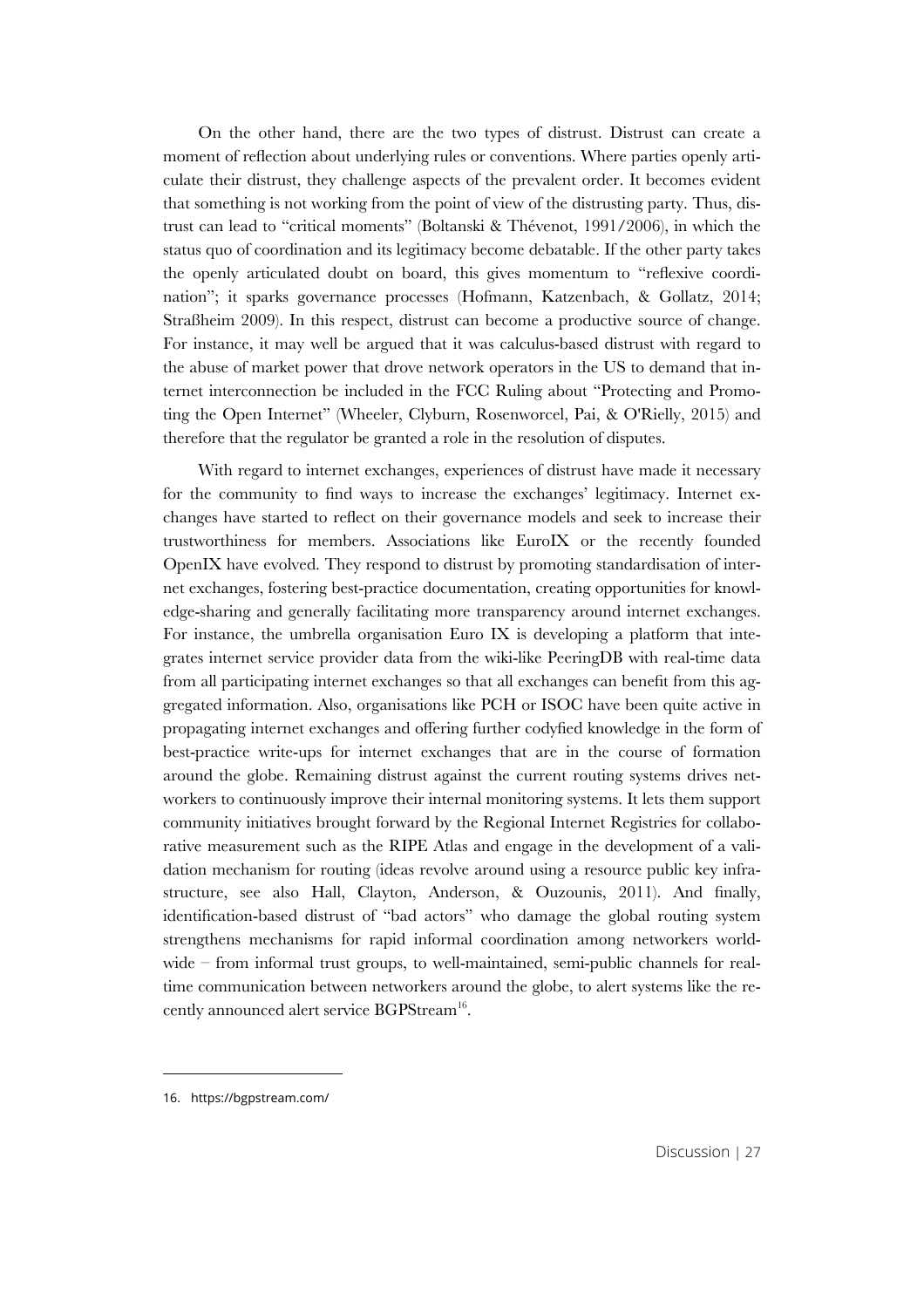These examples show that the absence of overarching formal regulation of internet interconnection does not mean that there are no rules. In fact, in internet interconnection institutionalisation is happening in a bottom-up way, catering in its forms to the decentralised character of the internet. Informal rules and conventions among networkers counter uncertainty and transform distrust into spheres of trust so that uncertainty is mitigated and cooperation prevails more often than it fails. That said, uncertainties and distrust in internet interconnection remain, sometimes leading to outages or disputes between interconnection counterparts. These conflicts should not be downplayed. But regulatory initiatives are well-advised to take a close look at the practices of interconnection and at the global, informal structures and conventions that exist before taking action.

#### <span id="page-27-0"></span>5.2 Global micro-structures at the core of the internet

This study has taken a micro-social perspective. It takes the practices of networkers as a starting point to develop an understanding of coordination in internet interconnection. So it is reasonable to ask to what extent interpersonal relationships between networkers and their interaction can be related to a global order. How does the above analysis of interpersonal trust and distrust allow us to infer insights about a social order that directly relates to the large-scale distributed systems of the internet?

Cetina & Bruegger's concept of *global microstructures* (2002) offers a theoretical vantage point that allows us to put the empirical results in a global perspective. Cetina & Bruegger analysed global financial exchange markets from a micro-social research perspective. They found evidence for a distinct type of social interaction order, which is represented by brokers world wide. This order is "global in scope but microsocial in character" (2002, p. 905). Several micro-structural patterns characterise it. Among these are most importantly "reciprocal interlocking of time dimensions among actors" (2002, p. 944) and the fact that actors are constituted through their role as observers of a common object. The patterns lead Cetina & Bruegger to affirm that brokers experience shared situations and act intersubjectively – although they are distributed across the globe. In the concept of global microstructures technology plays a pivotal role. The network creates both the common object that is being watched and it is the channel of communication that enables coordination.

Parallels to internet interconnection are easy to see: The previously mentioned chat channels (p. [8](#page-7-1)) show how a significant number of networkers from all time zones sign on in the mornings and off in the evenings, handing over the watch like in a change of guards. They constitute their agency by observing the internet through their monitoring systems, by trading knowledge and acting upon the very infrastructure by way of controlling traffic flows.

Cetina & Bruegger emphasise that a global interaction order of this kind can be limited in social bandwidth. It can work in the absence of sophisticated regimes and or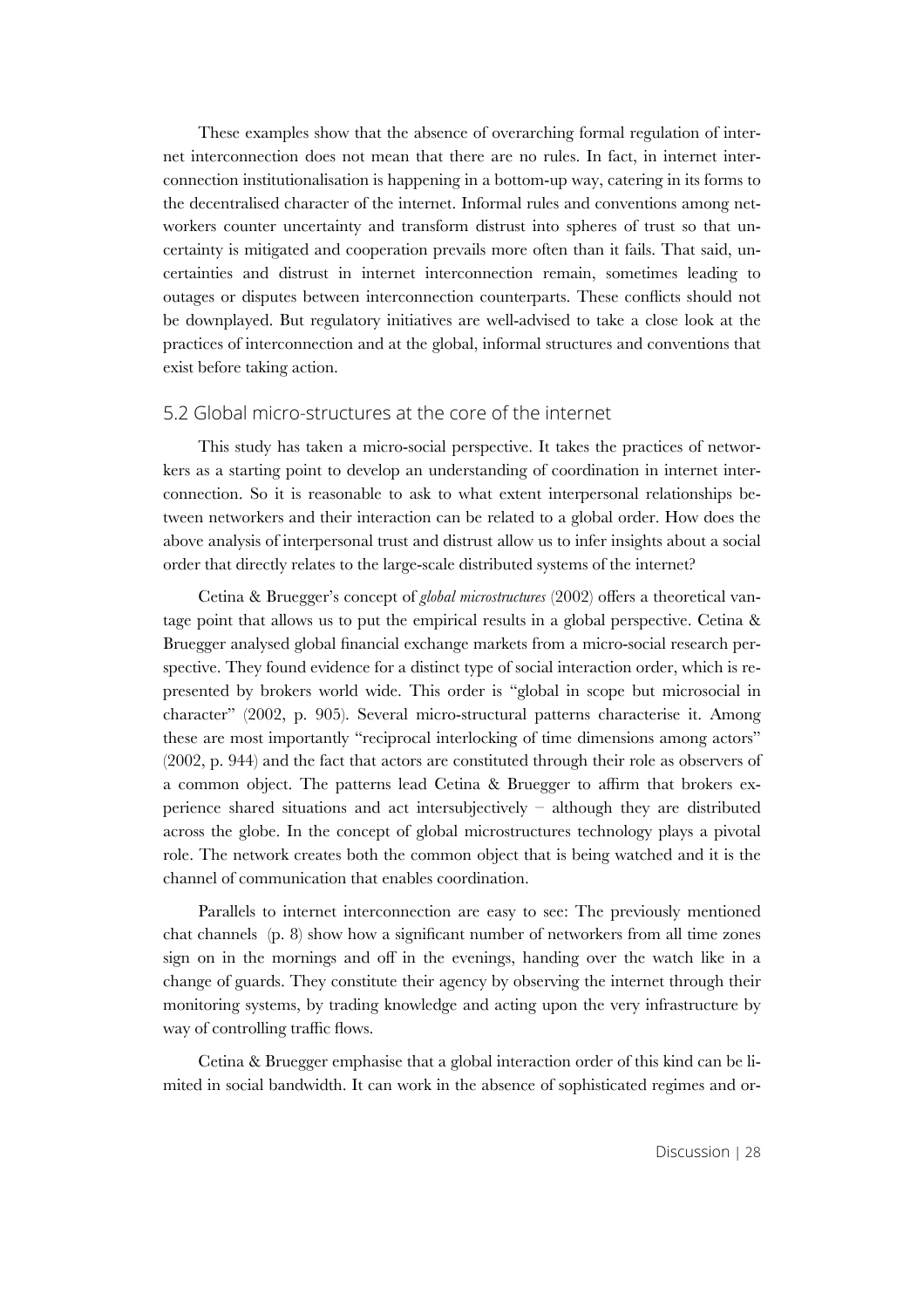ganisational structures. Internet interconnection certainly qualifies as such a field; it is only under patchwork control.

"(...) global social forms – by which we mean fields of interaction that stretch across all time zones (or have the potential to do so) – need not imply further expansions of social complexity along the lines of highly differentiated organizations or complex social control and authority structures. Rather, the installation of global social forms that are not nationally bound would seem to be largely dependent on individuals and social microstructures. Perhaps it only becomes feasible at all in relation to such structures." (2002, p. 5)

What Cetina & Bruegger insinuate, has potential implications for internet governance. If internet interconnection is supported by social microstructures; and if it can be assumed that the absence of national regulation or overarching organisational structures characterises an enabling environment for global social forms, then the formalisation and institutionalisation of internet interconnection are likely to put pressure on such informal structures. This points to a legitimate question: do the informal rules and sanctioning mechanisms in internet interconnection ensure a good trajectory for the future development of internet connectivity? To answer this question, more empirical research about informal rules and decision-making processes in this field is needed.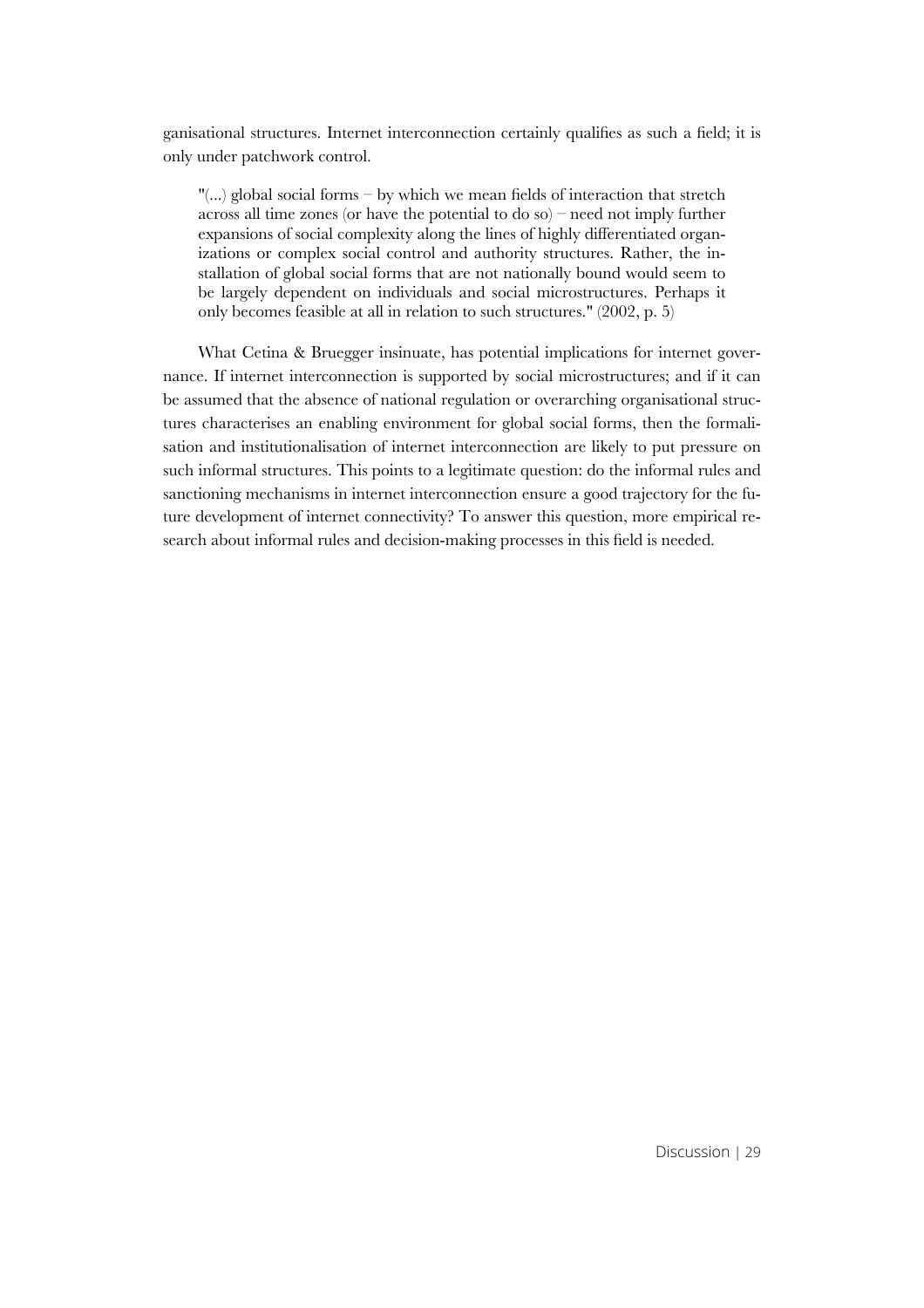# 6. Bibliography

Beckert, J. (2005). Trust and the performative construction of markets. *MPIfG Discussion Paper 05/8*, *SSRN 2465811.*

Beckert, J. (2007). Die soziale Ordnung von Märkten. In *Märkte als soziale Strukturen* (pp. 43-62). Frankfurt/Main: Campus Verlag.

Boltanski, L., & Thévenot. (2006). *Princeton Studies in Cultural Sociology: On Justification. Economies of Worth.* Princeton And Oxford: Princeton University Press. (Original work published 1991)

Boltanski, L., Chiapello, E., & Elliott, G. (2005). *The new spirit of capitalism.* London; New York: Verso. Retrieved from WorldCat.

Cetina, K. K., & Bruegger, U. (2002). Global Microstructures: The Virtual Societies of Financial Markets. *American Journal of Sociology*, *107*(4), 905-950. Retrieved from Google Scholar.

Geertz, C. (1973). Thick description: Toward an interpretive theory of culture. In *The interpretation of cultures: Selected Essays* (pp. 537-56). Basic Books.

Granovetter, M. (1985). Economic Action and Social Structure: The Problem of Embeddedness. *The America Journal of Sociology*, *91*(3), 481-510. Retrieved from http://www.jstor.org/stable/2780199

Granovetter, M. (2001). A Theoretical Agenda for Economic Sociology. In *Economic Sociology at the Millenium.* New York: Russel Sage Foundation.

Hall, C., Clayton, R., Anderson, R., & Ouzounis, E. (2011). Inter-X: Resilience of the Internet Interconnection Ecosystem-Full Report. *Inter-X: Resilience of the Internet Interconnection Ecosystem* (Vol. 239) [Full Report] (Full Report). Brussels, Belgium: European Network and Information Security Agency (ENISA).

Hofmann, J. (2015). Constellations of Trust and Distrust in Internet Governance. In *Report of the Expert Group 'Risks of Eroding Trust - Foresight on the Medium-Term Implications for European Research and Innovation Policies (TRUSTFORESIGHT)'.* Brussels: European Commission.

Hofmann, J., Katzenbach C., Gollatz K. (2014). Between Coordination and Regulation: Conceptualizing Governance in Internet Governance. Presented at "2014 GigaNet Symposium, Istanbul". Retrieved from: forthcoming

Lewicki, R. J., & Tomlinson, E. L. (2014). Trust, Trust Development, And Trust Repair. In P. T. Coleman, M. Deutsch, & E. C. Marcus (Eds.), *The handbook of conflict resolution : theory and practice* (3rd ed., pp. 104-136).

Lewicki, R. J., McAllister, D. J., & Bies, R. J. (1998a). Trust And Distrust: New Relationships And Realities. *Academiy of Management. The Academiy of Management Review*, 483-458.

Lewicki, R. J., McAllister, D. J., & Bies, R. J. (1998b). Trust And Distrust: New Relationships And Realities. *Academiy of Management. The Academiy of Management Review*, 483-458.

Lewicki, R. J., Tomlinson, E. C., & Gillespie, N. (2006a). Models of Interpersonal Trust Development: Theoretical Approaches, Empirical Evidence, and Future Directions. *Journal of Management*, *32*(6), 991-1022. doi:10.1177/0149206306294405

Bibliography | 30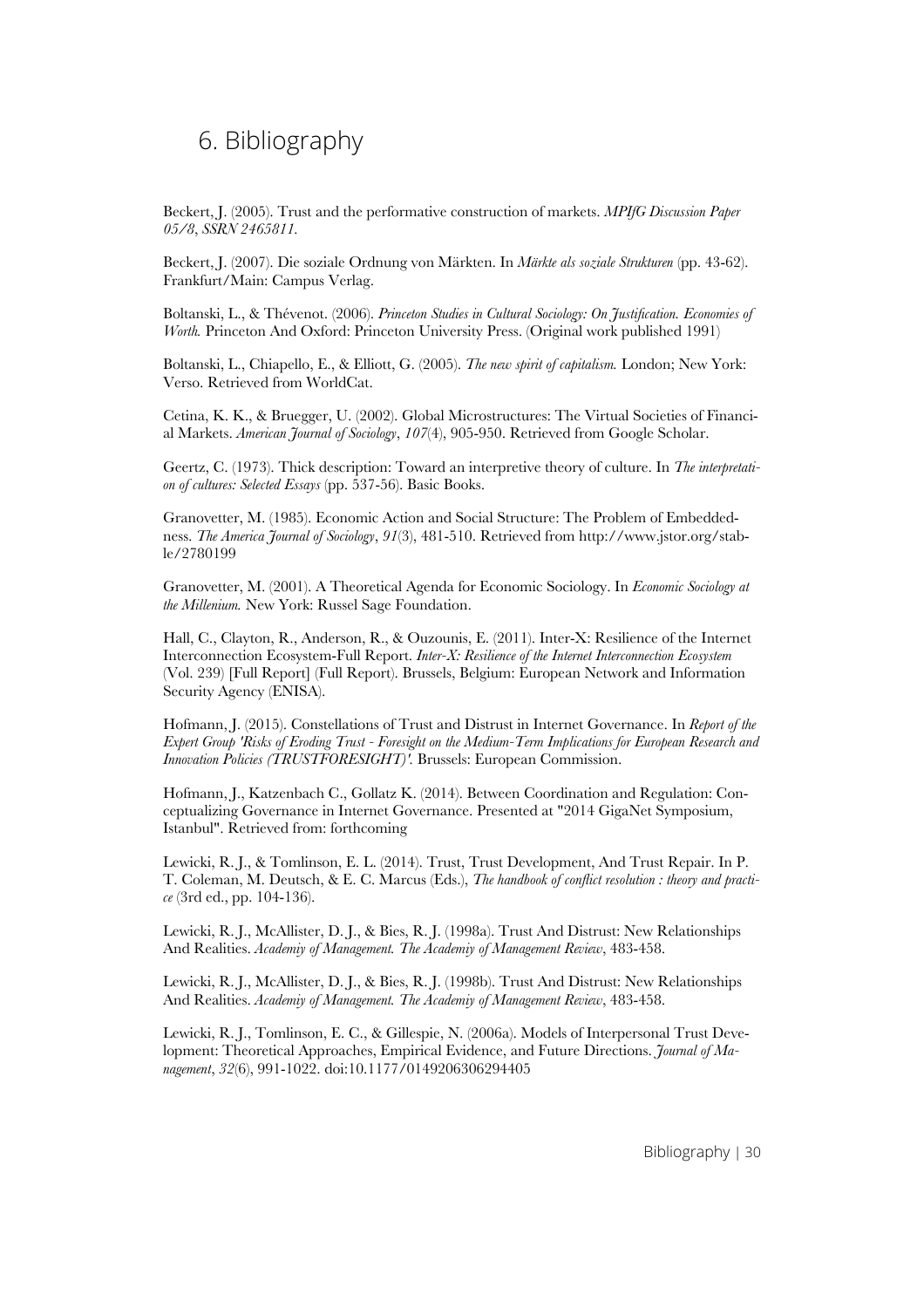Lewicki, R. J., Tomlinson, E. C., & Gillespie, N. (2006b). Models of Interpersonal Trust Development: Theoretical Approaches, Empirical Evidence, and Future Directions. *Journal of Management*, *32*(6), 991-1022. doi:10.1177/0149206306294405

Lewicki, R. J., Tomlinson, E. C., & Gillespie, N. (2006c). Models of Interpersonal Trust Development: Theoretical Approaches, Empirical Evidence, and Future Directions. *Journal of Management*, *32*(6), 991-1022. doi:10.1177/0149206306294405

Mathew, A. J. (2014a). *Where in the World is the Internet? Locating Political Power in Internet Infrastructure.* Doctoral dissertation. Retrieved from http://www.ischool.berkeley.edu/files/ashwin-dissertation.pdf

Mathew, A. J. (2014b). *Where in the World is the Internet? Locating Political Power in Internet Infrastructure.* Doctoral dissertation. Retrieved from http://www.ischool.berkeley.edu/files/ashwin-dissertation.pdf

Meier-Hahn, U. (2015, Februar 5). Internet Interconnection: Networking in Uncertain Terrain [Web log post]. Retrieved from https://labs.ripe.net/Members/uta\_meier\_hahn/internetinterconnection-networking-in-uncertain-terrain

Richter, P., Smaragdakis G., et al. (2014). Peering at peerings: On the role of IXP route servers.

Schwartz-Shea, P., & Yanow, D. (2012). *Interpretive research design concepts and processes.* New York: Routledge. Retrieved from http://site.ebrary.com/id/10545530

Sowell, J. H. (2012). Empirical studies of bottom-up Internet governance. TPRC The Research Conference on Communication, Information and Internet Policy.

Sowell, J. (2013). Framing the Value of Internet Exchange Participation. Presented at "TPRC 41: The 41st Research Conference on Communication, Information and Internet Policy". Retrieved from: http://ssrn.com/abstract=2241841

Straßheim, H. (2009). Governance als reflexive Koordination. In S. Botzem, J. Hofmann, S. Quack, G. F. Schuppert, & H. Straßheim (Eds.), *Governance als Prozess* (Schriften zur Governance-Forschung ed., Vol. 1). Retrieved from 10.5771/9783845215723

Sztompka, P. (1997). *Trust, distrust and the paradox of Democracy*. Wissenschaftszentrum Berlin für Sozialforschung (WZB). WZB Discussion Paper.

Wagner, B., & Mindus, P. (2015). *NoC Internet Governance Case Studies Series: Multistakeholder Governance and Nodal Authority - Understanding Internet Exchange Points*. Retrieved from https://cihr.eu/ wp-content/uploads/2015/01/Wagner\_Mindus\_IXPs\_NoC1.pdf

Weller, D., & Woodcock, B. (2012). Internet Traffic Exchange: Market Developments and Policy Challenges. *OECD Digital Economy Papers*, *No. 207.* doi:10.1787/5k918gpt130q-en

Wenger, E. (1998). *Communities of practice : learning, meaning, and identity.* Cambridge, U.K. ; New York, N.Y.: Cambridge University Press. Retrieved from Library of Congress or OCLC Worldcat.

Wheeler, Clyburn, Rosenworcel, Pai, & O'Rielly. (2015). Protecting and Promoting the Open Internet. *Protecting and Promoting the Open Internet* [Report And Order On Remand, Declaratory Ruling, And Order] (Report And Order On Remand, Declaratory Ruling, And Order). Washington, D.C.. Retrieved from http://transition.fcc.gov/Daily\_Releases/Daily\_Business/ 2015/db0312/FCC-15-24A1.pdf

Bibliography | 31